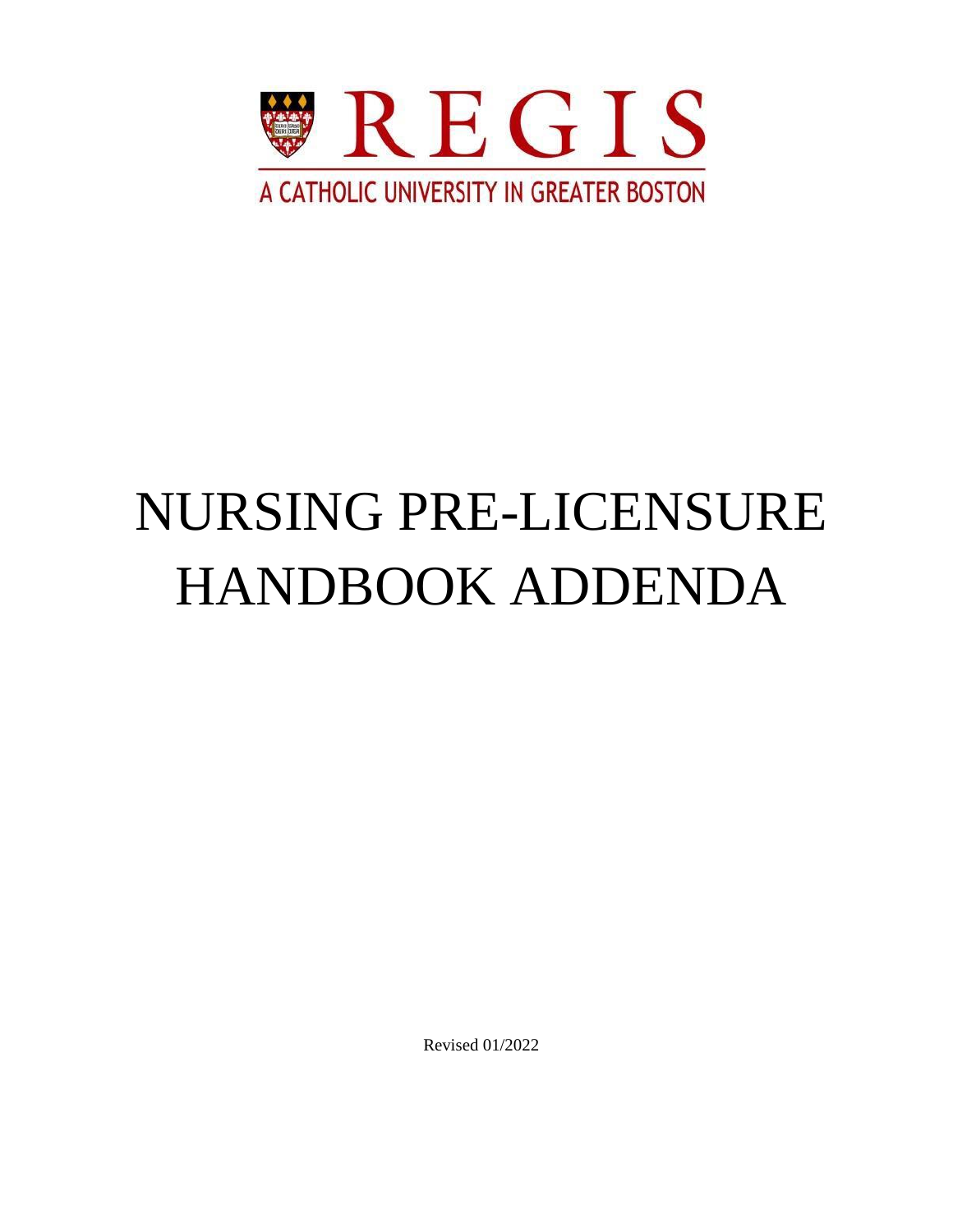# **Table of Contents**

| GENERAL INFORMATION FOR ALL PRELICENSURE NURSING STUDENTS:  6<br>L.                 |  |
|-------------------------------------------------------------------------------------|--|
|                                                                                     |  |
|                                                                                     |  |
|                                                                                     |  |
|                                                                                     |  |
|                                                                                     |  |
|                                                                                     |  |
|                                                                                     |  |
| П.                                                                                  |  |
|                                                                                     |  |
|                                                                                     |  |
| II. A 2. Program Learning Outcomes Level I Student Learning Outcomes  8             |  |
|                                                                                     |  |
|                                                                                     |  |
|                                                                                     |  |
|                                                                                     |  |
|                                                                                     |  |
|                                                                                     |  |
|                                                                                     |  |
|                                                                                     |  |
|                                                                                     |  |
|                                                                                     |  |
|                                                                                     |  |
|                                                                                     |  |
|                                                                                     |  |
|                                                                                     |  |
|                                                                                     |  |
|                                                                                     |  |
|                                                                                     |  |
|                                                                                     |  |
| II. B 11. Application for Readmission After Dismissal from the Nursing Program.  15 |  |
|                                                                                     |  |
|                                                                                     |  |
|                                                                                     |  |
|                                                                                     |  |
|                                                                                     |  |
|                                                                                     |  |
|                                                                                     |  |
|                                                                                     |  |
| 2                                                                                   |  |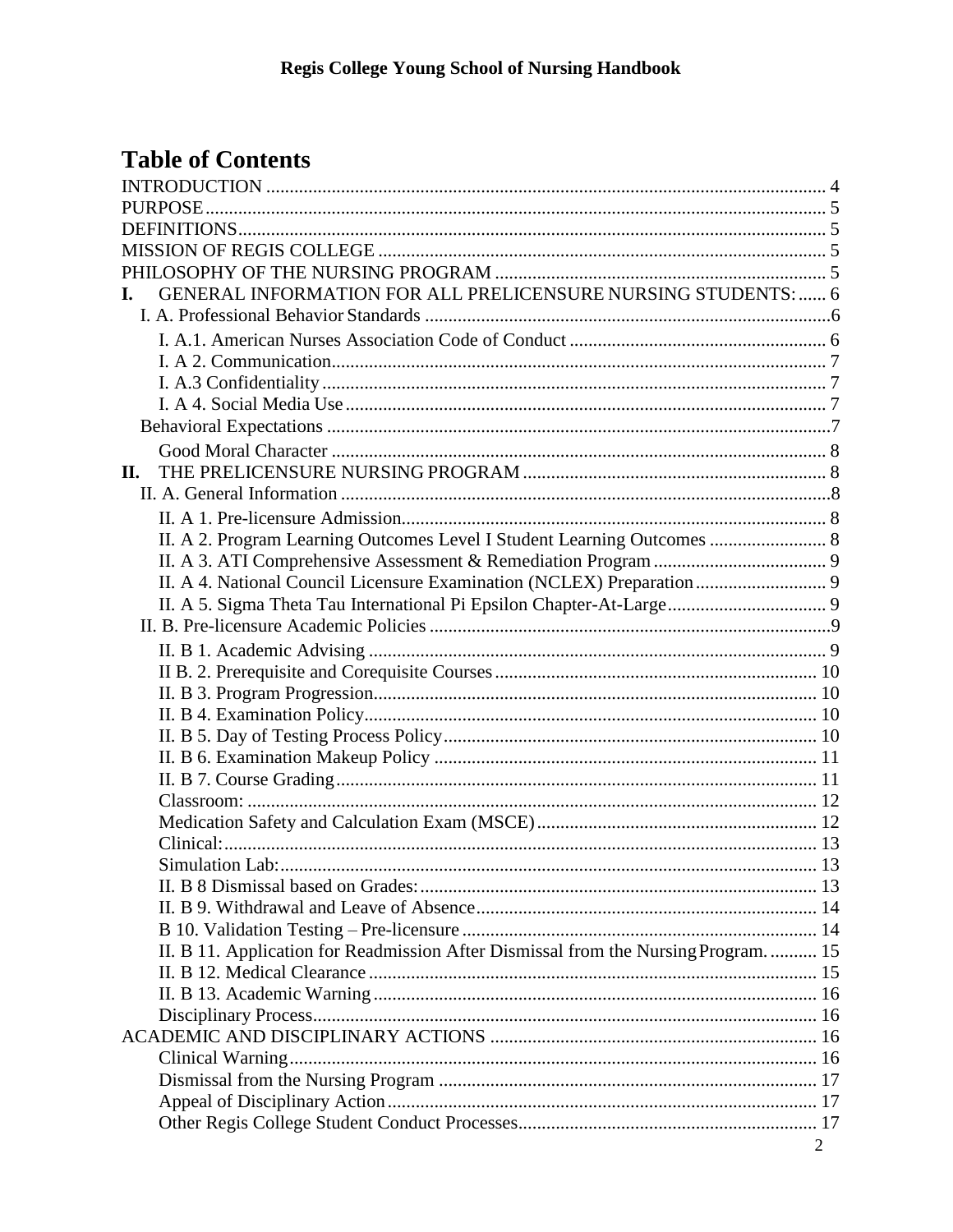| Patient Information and the Health Insurance Portability & Accountability Act Of 1996. 24 |  |
|-------------------------------------------------------------------------------------------|--|
|                                                                                           |  |
|                                                                                           |  |
|                                                                                           |  |
|                                                                                           |  |
|                                                                                           |  |
|                                                                                           |  |
|                                                                                           |  |
|                                                                                           |  |
|                                                                                           |  |
|                                                                                           |  |
|                                                                                           |  |
|                                                                                           |  |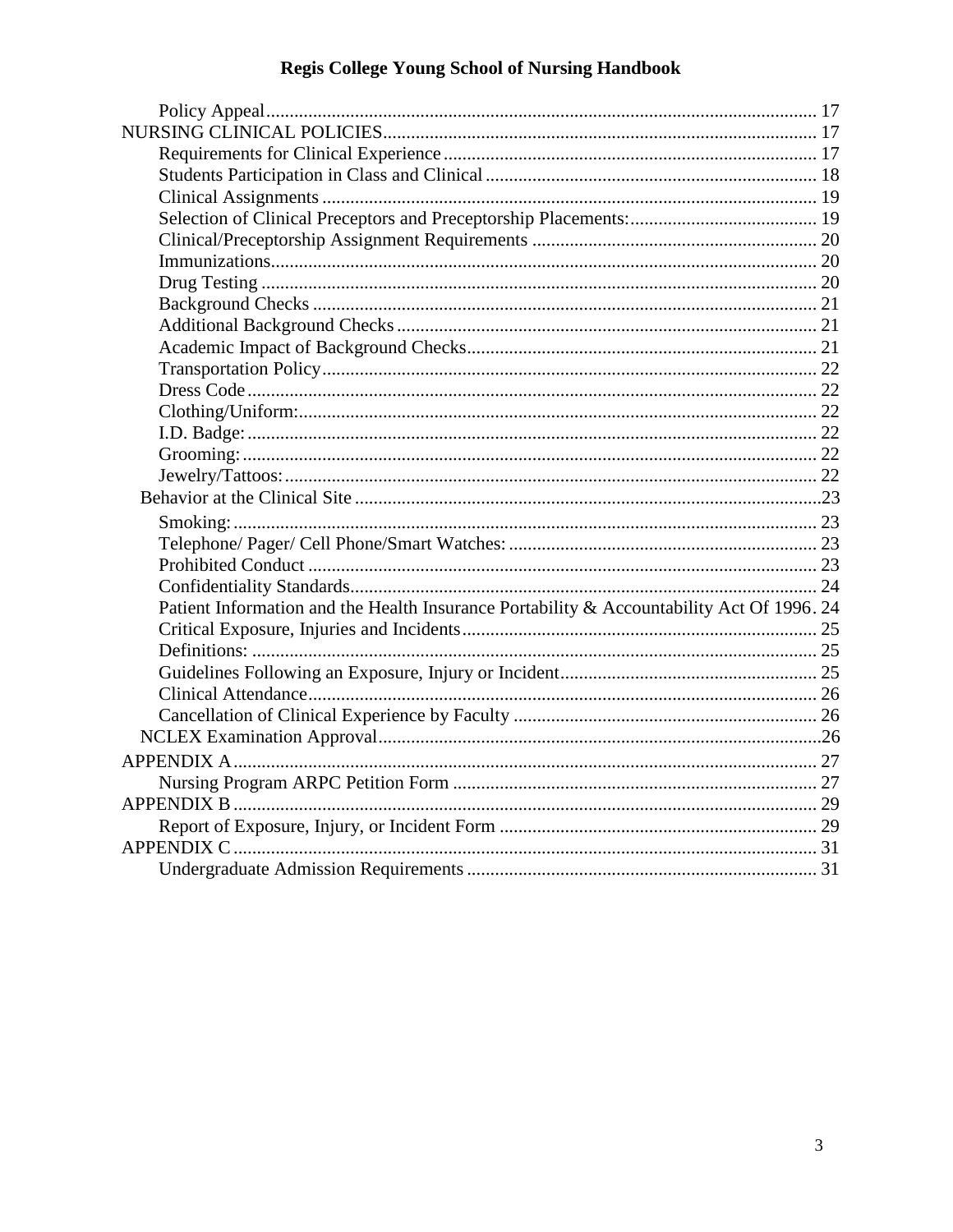# <span id="page-3-0"></span>INTRODUCTION

Dear Regis College Nursing Student:

The Regis College Young School of Nursing Handbook ("Handbook") is a supplement to the Regis College Academic Catalog ("Academic Catalog") and students are subject to the requirements stated in both documents. The Handbook applies to nursing students specifically and will supersede the Academic Catalog regarding the specific subject matter contained herein.

Students are also subject to the requirements of the Regis College Student Handbook.

The Regis College Young School of Nursing updates the Handbook on an annual basis but reserves the right to make changes at any time on an as needed basis and will notify the students accordingly.

Revised copies will be posted on the Regis College Nursing website and circulated to all matriculated nursing students.

Dione M. Welsh Diane M Welsh DNP, RN, CNE Dean, Young School of Nursing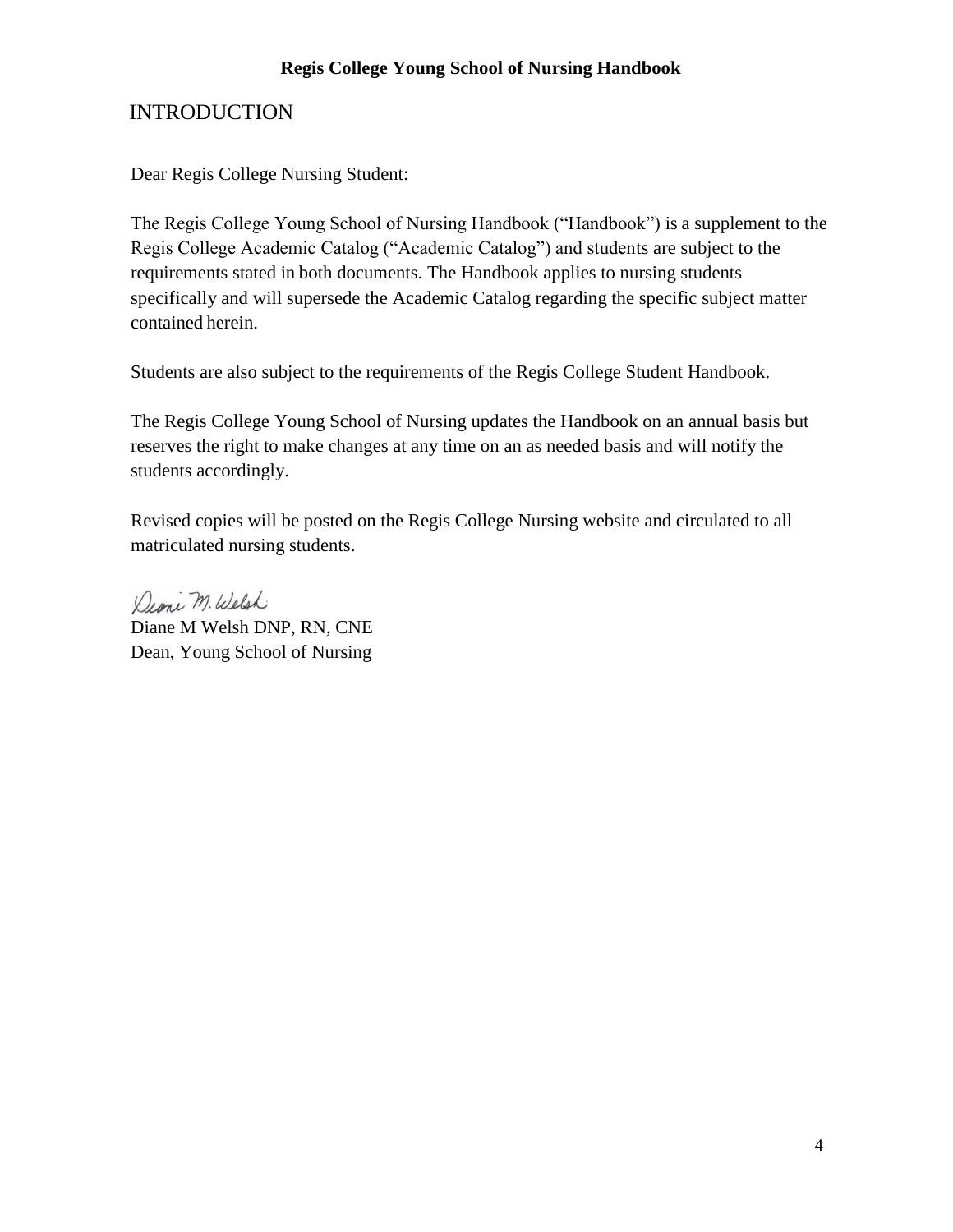# <span id="page-4-0"></span>PURPOSE

The purpose of this Handbook is to present policies specific to the duties and responsibilities of students enrolled in pre-licensure programs. The Regis College Young School of Nursing updates the Handbook on an annual basis but reserves the right to make changes at any time on an as needed basis and will notify the students if and when changes are made. Students are subject to the most recent version of the Handbook.

Students are also responsible for complying with the Regis College Student Handbook and the Regis College Academic Catalog. The Handbook applies to nursing students specifically and will supersede the Academic Catalog regarding the specific subject matter contained herein.

# <span id="page-4-1"></span>**DEFINITIONS**

Pre-Licensure Students are defined as traditional Undergraduate Baccalaureate (UG), Accelerated Baccalaureate (ABS), and 24-month Baccalaureate nursing students. Direct Entry Masters (DEM) nursing students in the pre-licensure phase of their program are also Pre-Licensure Students and will follow the pre-licensure policies until completion of the Baccalaureate Degree Requirements. Post-Licensure Students are defined as students who have a license to practice nursing as a Registered Nurse. Post-Licensure Students include Graduate Students in the post-licensure phase of their degree program or any student who is a Registered Nurse enrolled in an individual graduate course (Masters or Doctorate level) but is not enrolled in a degree program, or is enrolled in a certificate program.

# <span id="page-4-2"></span>MISSION OF REGIS COLLEGE

Regis College, through education in the arts, sciences, and professions, empowers women and men to challenge themselves academically, to serve and to lead. A Catholic college, Regis is a diverse and welcoming community guided by the values of the Sisters of St. Joseph of Boston. [\(http://www.regiscollege.edu/about\\_regis/mission.cfm\)](http://www.regiscollege.edu/about_regis/mission.cfm)

# <span id="page-4-3"></span>PHILOSOPHY OF THE NURSING PROGRAM

The Young School of Nursing is an integral component of Regis College. In concurrence with the mission of the College, the nursing faculty accepts the responsibility of providing an environment in which the learner can gain a breadth of knowledge in the humanities, natural sciences, and social sciences, as well as an in-depth understanding of one sector of learning. The faculty believes that by fostering professional growth, they encourage the student to become a positive influence on the nursing profession and society.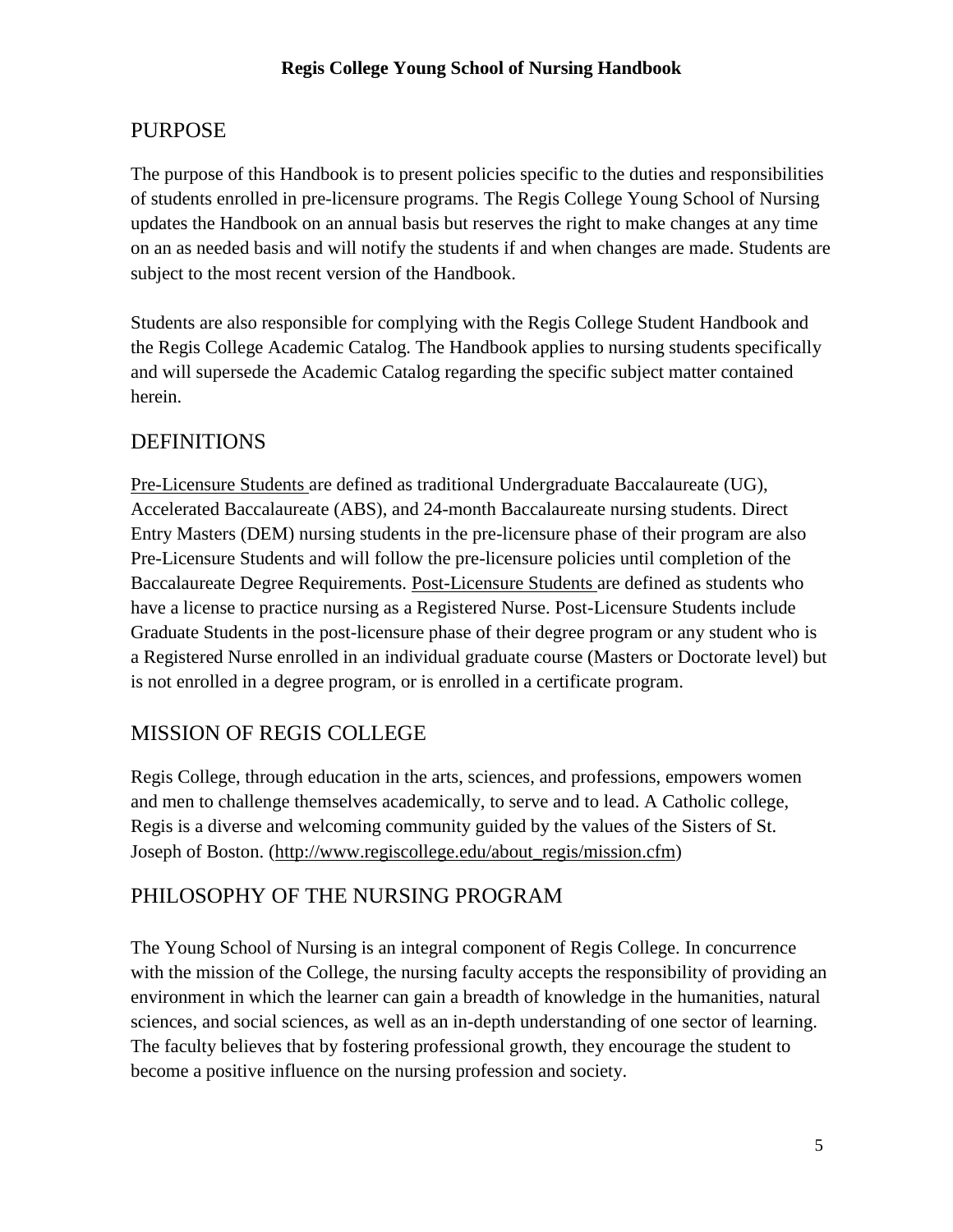The Young School of Nursing is committed to the education of nurses from the Undergraduate through the Doctoral level. The faculty believes that multiple levels of nursing practice exist. The nursing education program at Regis College provides the structure for multiple entry and exit points along the continuum of the nursing profession, beginning with the associate degree and continuing through the doctoral degree. The program builds a solid foundation for future endeavors in professional development and educationalmobility.

The nursing faculty believes the central concepts of the discipline of nursing are person, environment, health, and nursing. These four concepts are viewed generically. The concept of person may refer to individuals, families, groups, communities, organizations, or society as a whole. Every person has inherent dignity, worth, and individuality and a right to comprehensive, compassionate health care. The person is a unique biopsychosocial, cultural, and spiritual being who continuously interacts with the environment throughout the lifespan.

Environment refers to all the conditions, circumstances, and influences surrounding and affecting the development of the person. It refers to all possible internal and external stimuli that may influence behavior and adaptation. It may be considered past, present, and future but is always seen in the context of the present.

Health is a dynamic state of being and becoming integrated and whole in which the individual adapts to changes in the environment.

Nursing, as an art and science, is a developing system of knowledge about persons, health, and their environment. Further, nursing is unique in the way it synthesizes the liberal arts and the physical, biological, and social sciences through the use of nursing process in the design and delivery of therapeutic nursing interventions for individuals, families, groups, the community, and society.

# <span id="page-5-0"></span>**I.** GENERAL INFORMATION FOR ALL PRELICENSURE NURSING STUDENTS:

# <span id="page-5-1"></span>**I**. **A. Professional Behavior Standards**

# <span id="page-5-2"></span>**I. A.1. American Nurses Association Code of Conduct**

In addition to the Regis College Student Handbook, students must comply with the standards and codes developed by the American Nurses Association. The Young School of Nursing may withdraw a student, without prior notice, from the nursing program who does not maintain an acceptable level of behavior as defined in the [American Nurses Association](https://www.nursingworld.org/coe-view-only)  [Code of Ethics](https://www.nursingworld.org/coe-view-only)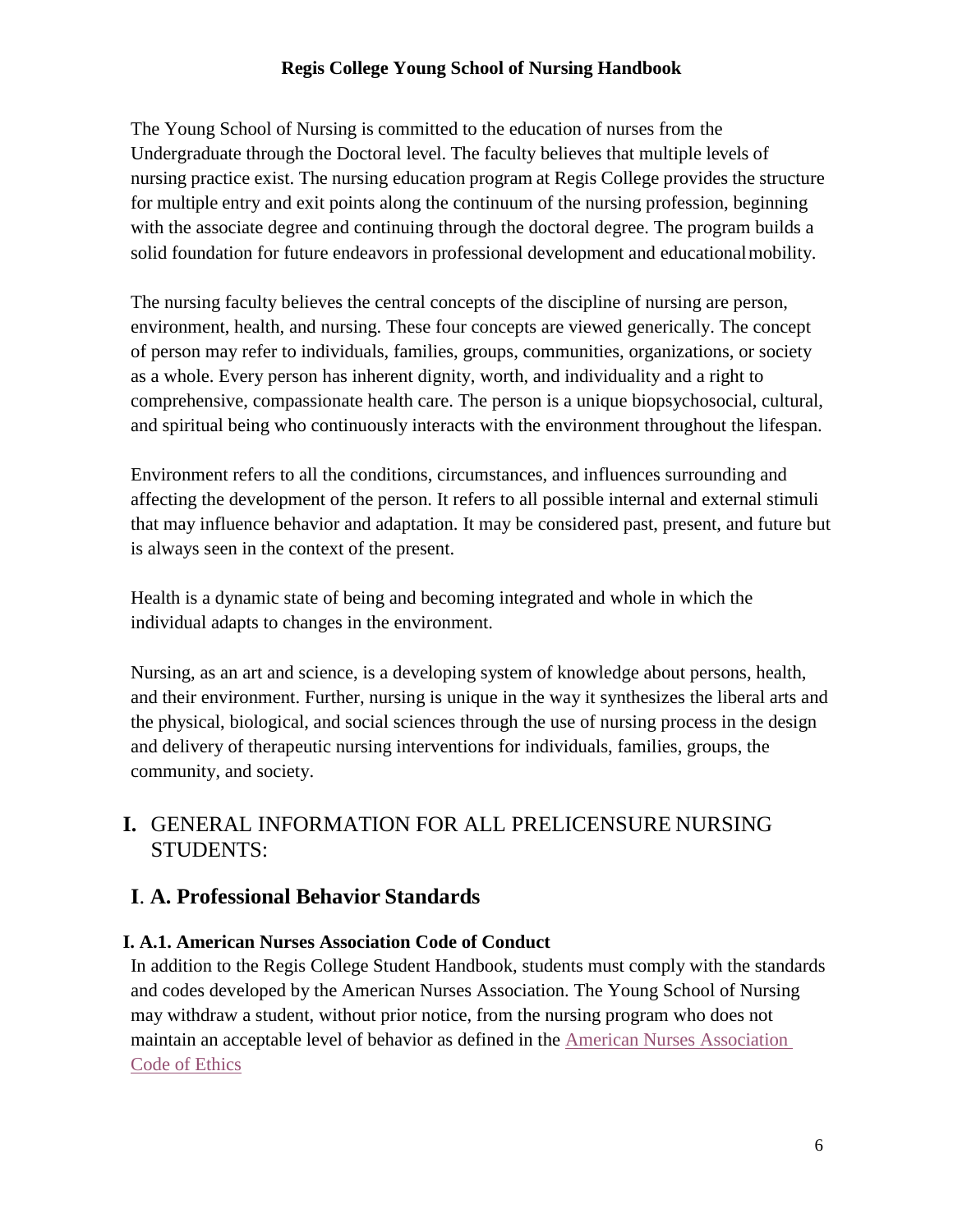## <span id="page-6-0"></span>**I. A 2. Communication**

Consistent with the Regis College Student Handbook, the nursing program administrators, faculty, and staff use the Regis College email to communicate with students. Students are required to communicate electronically with program administrators, faculty, and staff exclusively through Regis email/Moodle/Starfish. It is the responsibility of the students to check their emails daily during the academic year and intermittently during extended school breaks.

# <span id="page-6-1"></span>**I. A.3 Confidentiality**

At the beginning of each clinical experience students are to sign a confidentiality and privacy policy statement attesting that they have read and understood and will follow the Health Insurance Portability and Accountability Act (HIPAA) guidelines as well as the policies outlined by that clinical agency. Refer to Confidentiality Standards and to Patient Information and the Health Insurance Portability and Accountability Act of 1996 under Nursing Clinical Policies further in this handbook for detailed information.

# <span id="page-6-2"></span>**I. A 4. Social Media Use**

Professional values, ethical standards, and adherence to privacy requirements, including those enacted by the Health Insurance Portability and Accountability Act (HIPAA) extend to all forms of social media. Violations in relation to these professional standards and behaviors may result in exclusion from the nursing program. Students should be aware of, consider, and comply with the Massachusetts Board of Registration in Nursing regulations, as well as the state Board of Registration of Nursing regulations in which they are practicing, whenever using social and electronic media. These regulations may be updated and change during the tenure of a student's training. Visit [https://www.mass.gov/service-details/laws-and](https://www.mass.gov/service-details/laws-and-%20regulations-for-the-board-of-registration-in-nursing)[regulations-for-the-board-of-registration-in-nursing](https://www.mass.gov/service-details/laws-and-%20regulations-for-the-board-of-registration-in-nursing) for more information. Additionally, The National Council of State Boards of Nursing, in its White Paper: A Nurse's Guide to the Use of Social Media, [https://www.ncsbn.org/Social\\_Media.pdf,](https://www.ncsbn.org/Social_Media.pdf) has identified guidelinesthat students must adhere to. Students must adhere to all clinical agency social media policies. Any unauthorized uploaded course assignments, exams or other course resources to any social media site will be a violation of this policy.

# <span id="page-6-3"></span>**Behavioral Expectations**

Nursing students at all levels must display specific professional behaviors and conduct themselves in a professional manner at all times. Specific professional behaviors include, but are not limited to:

- 1. Attending each class, lab and clinical experience on time and for the duration ofthe experience.
- 2. Respectful communication, including electronic communication, wheninteracting with faculty, staff, peers, patients, families and members of the health careteam.
- 3. Maintaining professional boundaries with patients, families and members ofthe health care team.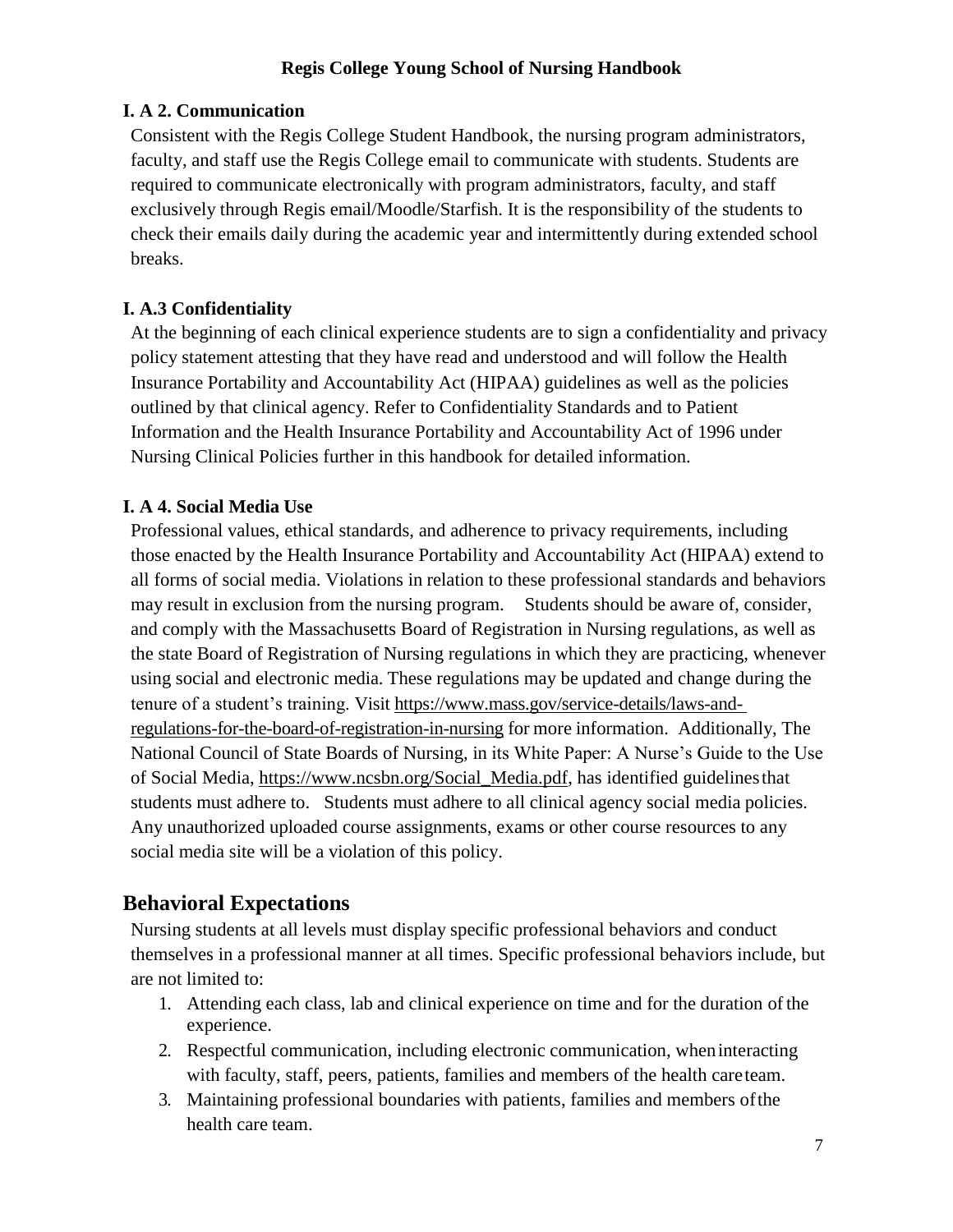- 4. Refraining from using cell phones and electronic devices while engaged in learning activities unless otherwise directed.
- 5. Observing the Regis College Classroom Code of Conduct as stated in the Regis College Academic Catalog.

# <span id="page-7-0"></span>**Good Moral Character**

The Commonwealth of Massachusetts Board of Registration in Nursing Licensure Policy 00- 011 Determination of Good Moral Character identifies specific criminal convictions, which will permanently exclude an individual from initial Nurse Licensure in all individual states due to the egregious nature of the crime. The policy also requires initial Nurse Licensure applicants to be conviction-free for minimum of five years before the submission of an application for initial Nurse Licensure. In addition, the disposition of any criminal conviction must be closed for a minimum of one year before the submission of a Nurse Licensure application; any other criminal case must also be closed at the time of application. Please refer to the most current policy online at: [https://www.mass.gov/service-details/good-](https://www.mass.gov/service-details/good-%20moral-character-requirements-for-nursing-licensure) moral[character-requirements-for-nursing-licensure](https://www.mass.gov/service-details/good-%20moral-character-requirements-for-nursing-licensure)

# <span id="page-7-1"></span>**II.** THE PRELICENSURE NURSING PROGRAM

# <span id="page-7-2"></span>**II. A. General Information**

# <span id="page-7-3"></span>**II. A 1. Pre-licensure Admission**

Admission policies related to the pre-licensure Nursing programs are located on Appendix C of this handbook and on the Richard and Sheila Young School of Nursing Website.

# <span id="page-7-4"></span>**II. A 2. Program Learning Outcomes Level I Student Learning Outcomes**

SLO 1. Integrate knowledge of the natural and behavioral sciences and the humanities when implementing the nursing process to achieve culturally competent therapeutic nursing interventions and promote adaptation of individuals, families, groups and the community in primary, secondary and tertiary levels.

SLO 2. Implement nursing and related theories and research in developing critical thinking skills in systems based nursing practice to achieve therapeutic nursing interventions in structured and unstructured settings.

SLO 3. Establish effective therapeutic communication skills with individuals, families, groups, the community and members of the health care team to strive for optimal wellness and adaptation.

SLO 4. Use informatics and selected technology to accumulate data and analyze knowledge gained through an evidence-based approach to nursing practice to accumulate data to improve and boarded the scope of nursing care.

SLO 5. Promote the rights of individuals, families, groups and the community according to legal and ethical standards of the nursing profession.

SLO 6. Integrate leadership and management skills in meeting health needs and improved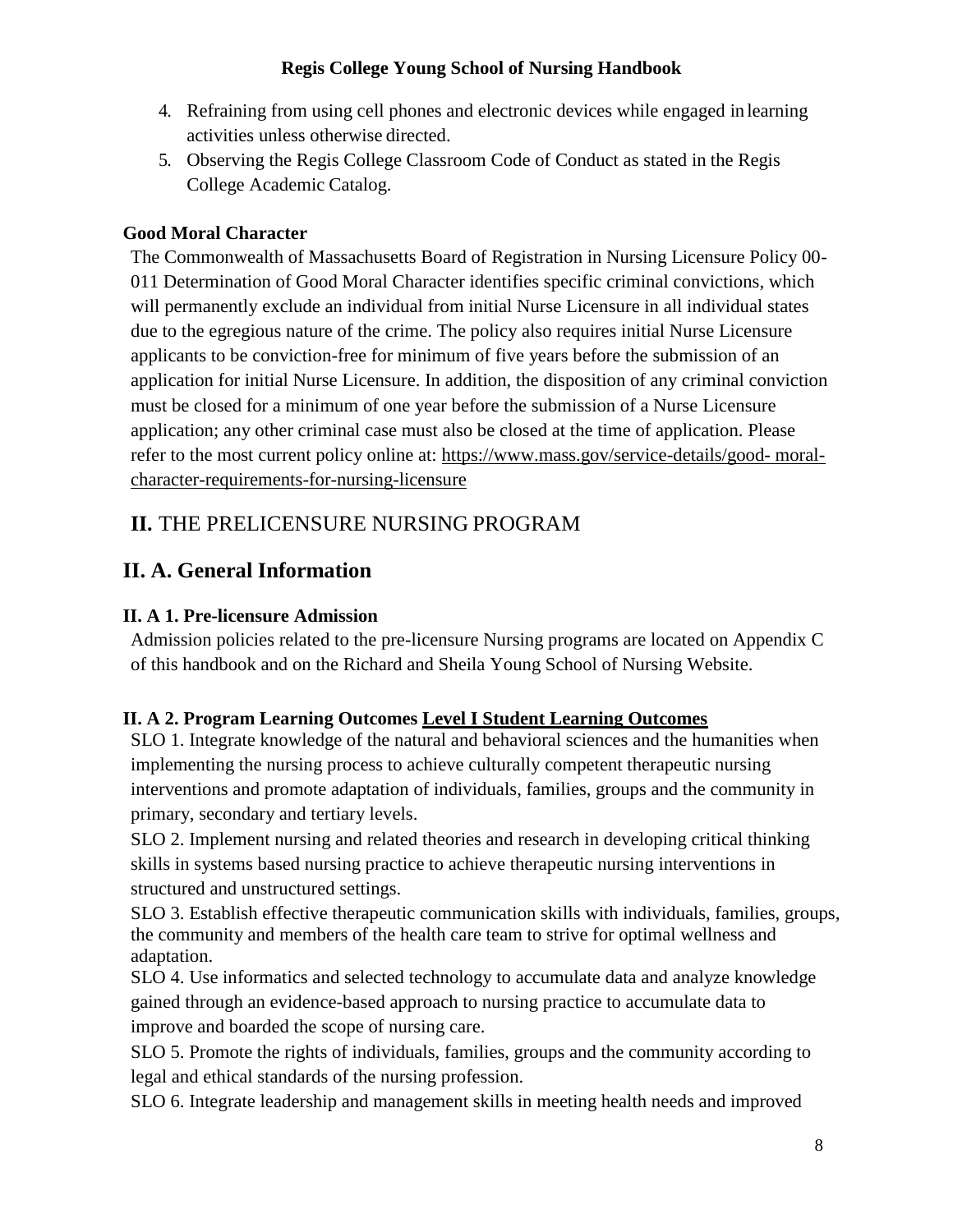patient outcomes in a variety of settings.

SLO 7. Internalize responsibility for continued learning and professionaldevelopment.

SLO 8. Contribute to change in health care systems to improve the professional role of nursing and the delivery of safe, quality healthcare.

SLO 9. Analyze teaching and learning principles in the care of individuals, families, groups and the community in structured and unstructured settings.

# <span id="page-8-0"></span>**II. A 3. ATI Comprehensive Assessment & Remediation Program**

Assessment Technologies Institute (ATI) Comprehensive Assessment and Remediation Program is used in each of the Pre-Licensure Nursing courses during the program to help students demonstrate mastery of nursing content and to identify the need for remediation. Additionally, it will assist students to be prepared upon graduation to pass the nursing licensing examination. The ATI provides a review program for these exams including review books and resources along with online practice and proctored exams in major content areas in nursing.

# <span id="page-8-1"></span>**II. A 4. National Council Licensure Examination (NCLEX) Preparation**

At the completion of the Pre-Licensure portion of the nursing program, all students take a comprehensive standardized examination. An approved NCLEX review course based on this examination is provided in early January for students completing bachelor's requirements in December and immediately after graduation in May for all other students. It is highly recommended for all students. It is also highly recommended that students complete their NCLEX preparation through a comprehensive virtual online tutor before sitting for the NCLEX examination.

# <span id="page-8-2"></span>**II. A 5. Sigma Theta Tau International Pi Epsilon Chapter-At-Large**

Sigma Theta Tau International, the Honor Society of Nursing, is committed to fostering excellence, scholarship and leadership in nursing to improve health care worldwide. The Society promotes the use of nursing research in health care delivery and makes its resources available to all people and institutions interested in the latest knowledge in nursing care. Pi Epsilon-at-Large inducts new members annually in the spring, including eligible baccalaureate nursing students, graduate level nursing students, and community members; eligibility is different for each level of induction. Specific membership information and applications are available in the Office (CH 120) and on BSN and MSN Connections.

# <span id="page-8-3"></span>**II. B. Pre-licensure Academic Policies**

# <span id="page-8-4"></span>**II. B 1. Academic Advising**

Students are responsible for contacting their advisor to determine the accuracy of their curriculum plan and assess their progress towards degree completion. The students' advisor's name can be found on his/her profile on Regis Access and on Starfish. During each semester's scheduled week of advising for the purposes of registration of courses for the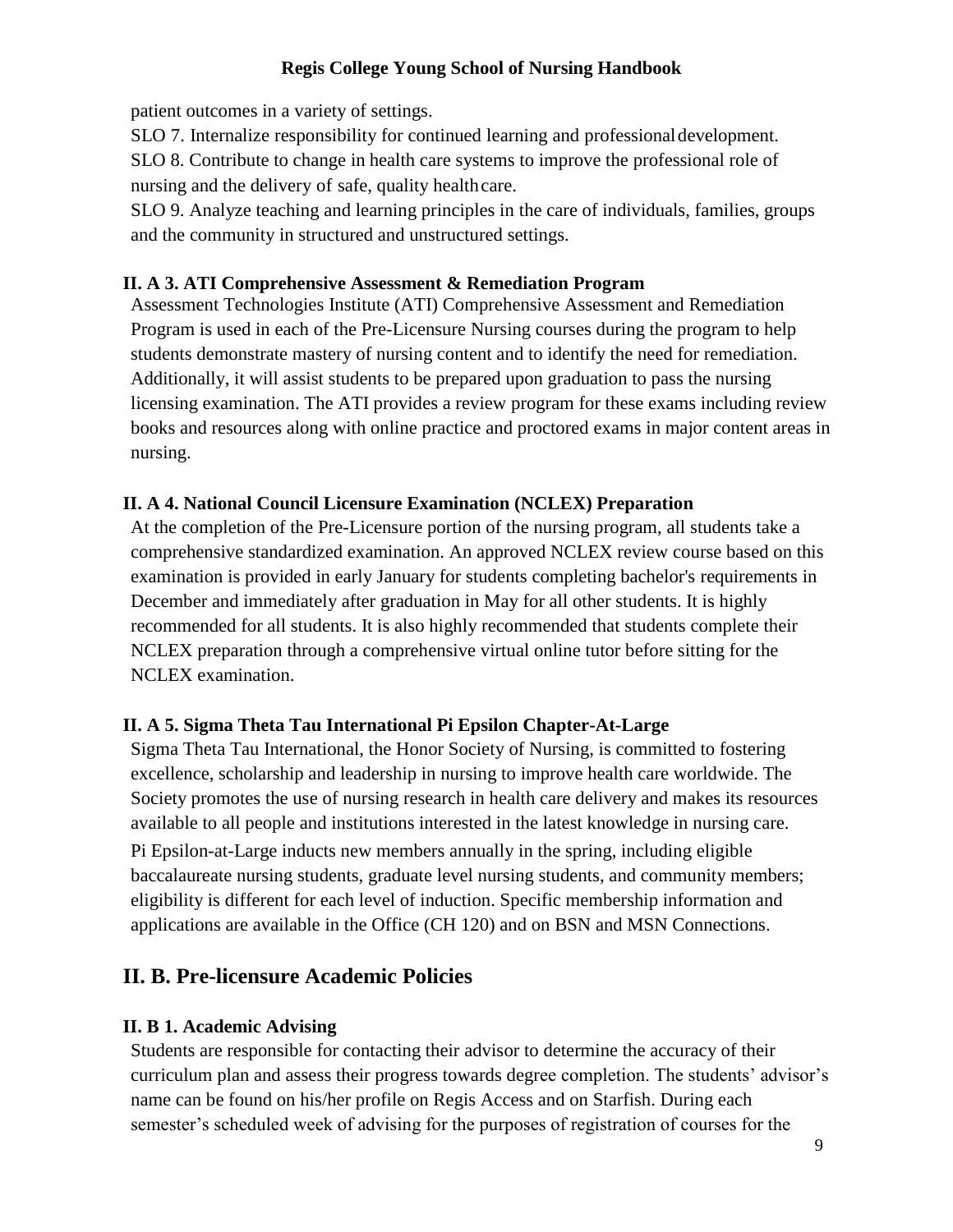following semester undergraduate nursing students must schedule a time with their advisor for an on-campus face-to-face meeting. For second-degree pre-licensure nursing programs, advising for registration may be performed face-to-face, via Moodle, or other electronic platforms such as Skype or Zoom.

For advising matters other than course registration, advising can be face-to-face, over the telephone, via email, or through other available technology.

# <span id="page-9-0"></span>**II B. 2. Prerequisite and Corequisite Courses**

The minimum required grade for non-Nursing prerequisite and corequisite courses is a C (2.0). The exception being a B- (2.7) for ID 230, The Interdependence of Healthcare Professions in the U.S. If a student receives below the minimum required grade in any non-Nursing prerequisite or corequisite course, they will have one (1) opportunity to repeat one (1) prerequisite or corequisite non-Nursing course and achieve a passing grade. If a student fails to achieve the required minimum grade in more than one (1) prerequisite or corequisite non-Nursing course, they will not be eligible to apply to or remain in the Nursing program.

#### <span id="page-9-1"></span>**II. B 3. Program Progression**

Students must take Nursing courses in sequence as designated on the curriculum plan for their program and projected date of graduation. Permission to register for courses out of sequence may be granted only by the Program Director or Associate Dean for the Young School of Nursing or designee.

Undergraduate students may not register for courses outside of their program. Students registered in second-degree programs wishing to enroll in a different second-degree program will bring any course failure(s) with them. For example a student enrolled in the DEMprogram who wishes to change to the ABS-program after receiving a C in NU-624D will transfer into the ABS program the C as a course fail grade for NU 324B. The C will count as the first failure of the program.

# <span id="page-9-2"></span>**II. B 4. Examination Policy**

Dates of examinations and quizzes are not negotiable; students must take the examination or quiz on the day and time stated in their course syllabi. No examinations or quizzes will be given early. Students are expected to make travel plans that commence after all testing and course requirements are completed; students who do leave campus early due to travel will receive an unexcused absence.

# <span id="page-9-3"></span>**II. B 5. Day of Testing Process Policy**

Once testing begins, the door will be shut and no student will be allowed to enter. The student must speak with their course faculty immediately following the scheduled exam. The exam will be made up later per the Examination Makeup policy with 10% deduction. There are no exceptions permitted.

Students must bring a fully charged portable electronic device (laptop, iPad, tablet) with testing software (Respondus) preloaded. Phones are not permitted as a test-taking device.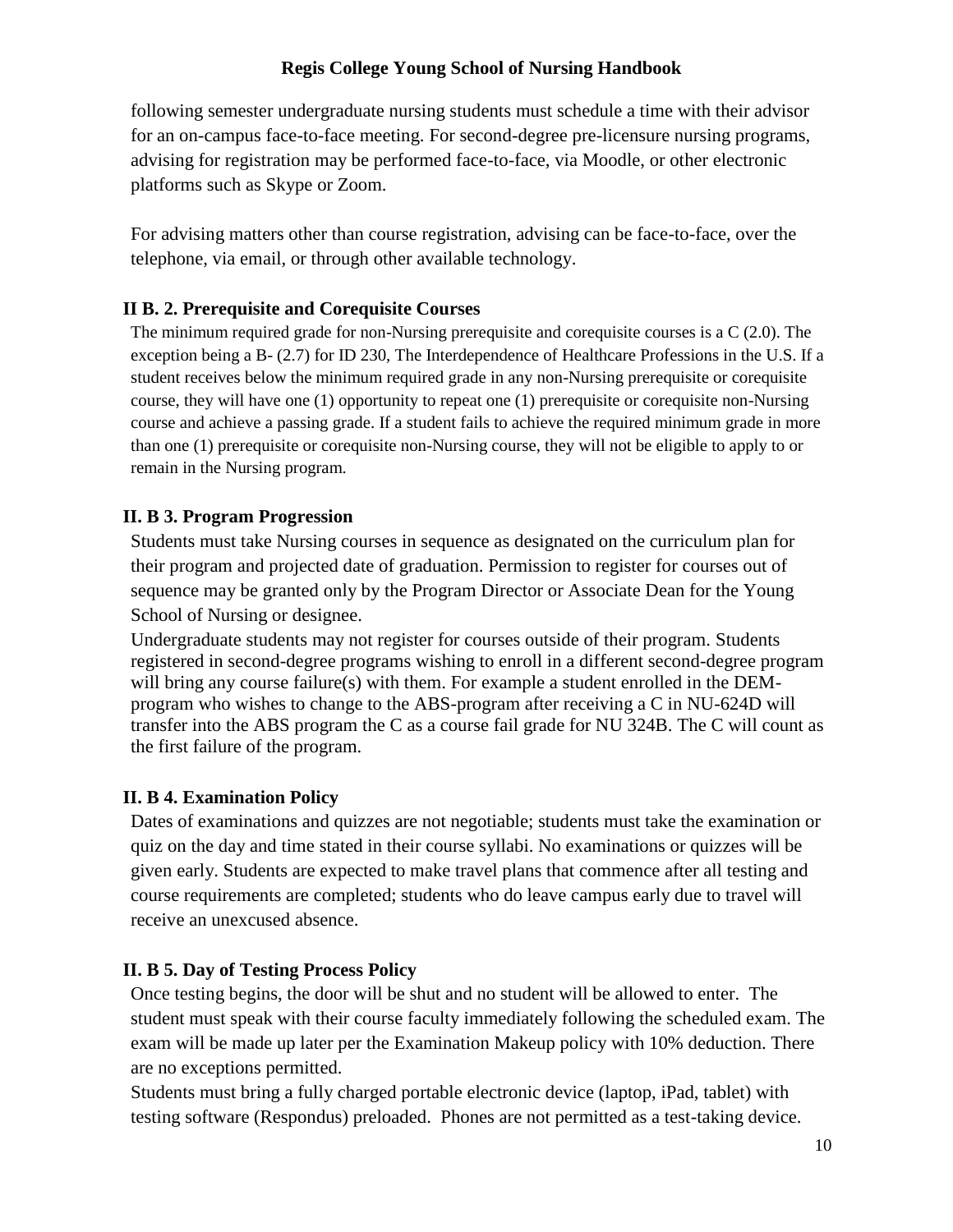## **Violation of the following are considered an Academic Integrity violation:**

- Students are not permitted to have cell phones or other electronics, other than their testing device, with them during testing.
- All backpacks and belongings, are to be placed in the front or on the side room, per faculty direction. All cell phones must be turned off or placed on Silent.
- Once testing starts, if a student requests to leave the room, unless the student has a documented accommodation, the student must submit the test as completed.
- No watches/Fitbit, etc. may be worn during testing; students' wrists must be exposed.
- Hats with brims must be turned around with the brim to the back of the head.
- No garments with hoods are permitted to be worn during testing.
- Clear beverage bottles, such as water bottles, must have the label removed or be brought to the test proctor for approval.
- No ear buds or headphones are permitted. Students may use foam ear plugs only; students must notify the test proctor beforehand.
- Moodle and Lockdown Browser logs will be reviewed by course faculty and any concerning behavior will result in a formal response from the student.

# <span id="page-10-0"></span>**II. B 6. Examination Makeup Policy**

If, due to extraordinary circumstances, a student is unable to take an examination on the scheduled date the student is expected to provide official documentation and a completed Excused Absence form, within 48 hours to support the missed examination as an excused absence.

Make-up examinations will be held during Common Time at midterm and at the end of the regular semester. There will be two dates selected, students are required to makeup exams on these dates. Final examinations will be made-up on a date scheduled by the faculty and may result in an Incomplete for the course. Make-up examinations may be given in a different format, at the discretion of the course faculty, including but not limited to short answer, fillin-the-blank, essay, etc. In the event that a student fails to take the scheduled make-up examination or quiz, the student will earn a grade of zero (0%) on that examination.

Ten percent (10%) of the total possible score will be deducted from any make-up of any nonexcused examination or quiz, including final examinations. Students who need to make up a Nursing final exam due to an unexcused absence will make up the exam on the designated college final exam makeup date. This will affect students' progression into the next semester. Students will not start the next semester's classes or clinicals until after the final exam has been taken, graded, and the student has received a passing course grade.

# <span id="page-10-1"></span>**II. B 7. Course Grading**

A minimum course grade of B- (80%) is required for a student to receive a passing grade in all Nursing courses.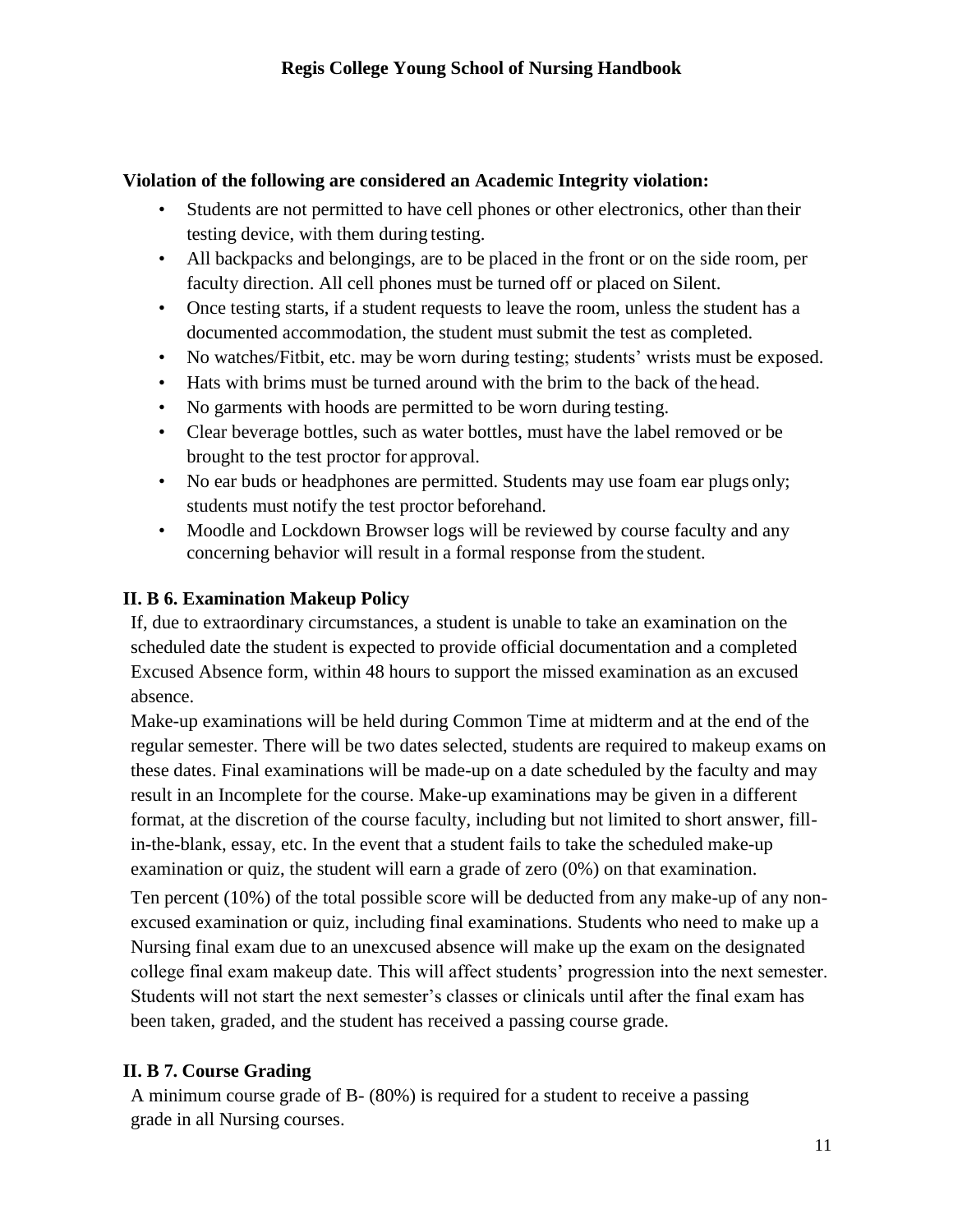- At the end of the semester, both the final course grade and objective testing grade will be calculated to one decimal place and rounded mathematically as follows:
	- o Less than or equal to 0.49 Round down to next whole number -- "89.49" would be rounded to "89"
	- o 0.50 or greater Round up to next whole number -- "89.50" would be rounded to "90"
- Final course grades will not be released until the last scheduled Nursing final exam hasbeen given and faculty have reviewed the grades.
- A failing grade for a Nursing course is a grade below the required grade of B- (80%). A withdrawal from a course when failing ("WF") is considered a failing grade attempt. Students who withdraw due to a Medical Leave of Absence (MLOA) from the college are exempt.
- A student who fails a course may be subject to the Validation requirements prior to retaking the course.

# <span id="page-11-0"></span>**Classroom:**

In order to progress in the Nursing curriculum, students must complete all nursing courses with an overall grade of B- (80%) or higher, including the designated Nursing major elective and all other Nursing courses taken as electives.

- For the following courses, students must achieve a 77% or above on their overall weighted exam average on face to face, proctored, in class exams, including the final exam, before any qualitative assignments, homework, or bonus points are calculated into the student's overall grade. On-line quizzes and ATI are not included in the calculation.
	- o NU 304A, NU 305A, NU 320/619, 324/624, 325/625, 333/633, 347/647, 340/640, 345/645
- If the overall weighted exam average is less than 77% the student will receive a final grade that is equivalent to this overall weighted exam average.
- If the exam average is 77% or greater, the student will receive a final grade that includes all components of the grading criteria as outlined in the course syllabus.
- Students should refer to individual course syllabus for grading specifics.

# <span id="page-11-1"></span>**Medication Safety and Calculation Exam (MSCE)**

Students will not be able to progress in the clinical portion of the course until they pass the Medication Safety & Calculations Exam (MSCE). The MSCE is administered at several points during the student's Nursing program. The MSCE is first administered in Professional Nursing (NU 324/624). The first attempt of the MSCE in NU 324/624 will be submitted for weighted grade as part of the total course grade. Students will be allowed three opportunities to pass the MSCE in Professional Nursing NU 324/624. If, after the third attempt, the student has not passed the MSCE he/she will receive a failing grade for the clinical component of NU 324/624 and therefore will fail the course. The passing score is 90% for each test.

After NU 324/NU 624, each pre-licensure student enrolled in a clinical nursing course is required to pass the MSCE with a 90%, within the first 2 weeks of the semester start in the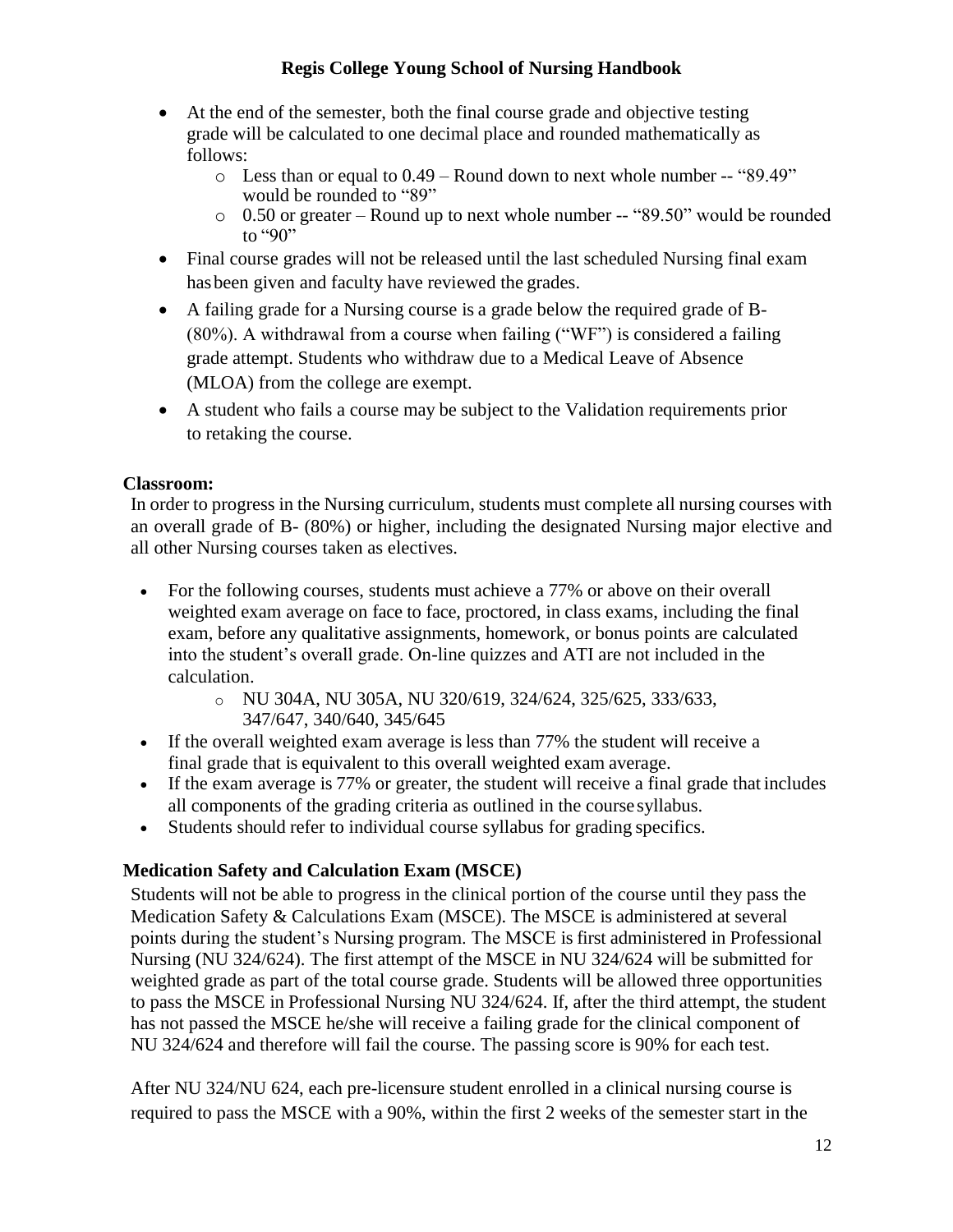following clinical courses: Acute Care Nursing (NU 325/NU 625)\*,Maternal-Pediatric Nursing (NU 347/647), Psych/Mental Health Nursing (NU 333/NU 633), Community Health Nursing (NU 340/NU 640) and Complex Care Nursing (NU 345/645). Students will be allowed one retake after their first attempt.

Students who do not pass the MSCE after the two attempts will be withdrawn from that course and be suspended from the Nursing program for the semester. If this is the student's first withdraw/failure from a Nursing course, the student may apply for return to the program at the time the course is next available within the student's program. The student's return to the program may be subject to successful validation of NU 324/624 or NU 325/625, depending on where in the program the student stepped out (see Validation Policy). For students who have already had one withdraw/failure from a nursing course, this would be a second program withdrawal and therefore the student would be withdrawn from the program. The student may reapply to the program once by following the proper procedure for readmission into the program.

The MSCE is also administered as part of the Validation process (see Validation Policy).

#### <span id="page-12-0"></span>**Clinical:**

For courses with a clinical component, students must receive a clinical grade of "Pass". Evaluation of student learning in the clinical setting is based on competencies drawn from the Massachusetts Nurse of the Future Nursing Core Competencies – Registered Nurse (March 2016). If the student fails the classroom component of a multi-component course but passes all or some of the other components, the highest grade they can receive is the grade they receive for the classroom component. If a student fails one component other than the classroom component, clinical, lab, or math of a multi-component course but passes the classroom component, the highest grade they can receive for the course grade is a C+.

#### <span id="page-12-1"></span>**Simulation Lab**:

For courses with a clinical component, students must receive a simulation lab grade of "Pass". Students are expected to attend all of their scheduled lab sessions. Clinical Simulation Labs are a mandatory component of your clinical time. There is no lab make up. If a student is absent, they are required to meet with the Director and/or the Coordinator of the Lab. Students are expected to obtain any missed material from a classmate and attend open lab to independently practice any skills that were missed due to absence in a scheduled lab. If you are ill, please do not come to lab. Repeated unexcused absences will result in further action. Each student is expected to demonstrate competency in the nursing skills presented in a timely manner, as established by the Lab faculty. Students cannot progress to the next skill until the previous skill has been completed. Skills not completed within a reasonable time frame will result in a written lab referral.

#### <span id="page-12-2"></span>**II. B 8 Dismissal based on Grades:**

A student who has received two (2) failing Nursing course grades, either by receiving a course grade below the required B- (80%) or a WF for a course withdrawal, will be dismissed from the Nursing program. The two (2) failing grades may be due to two (2) attempts of the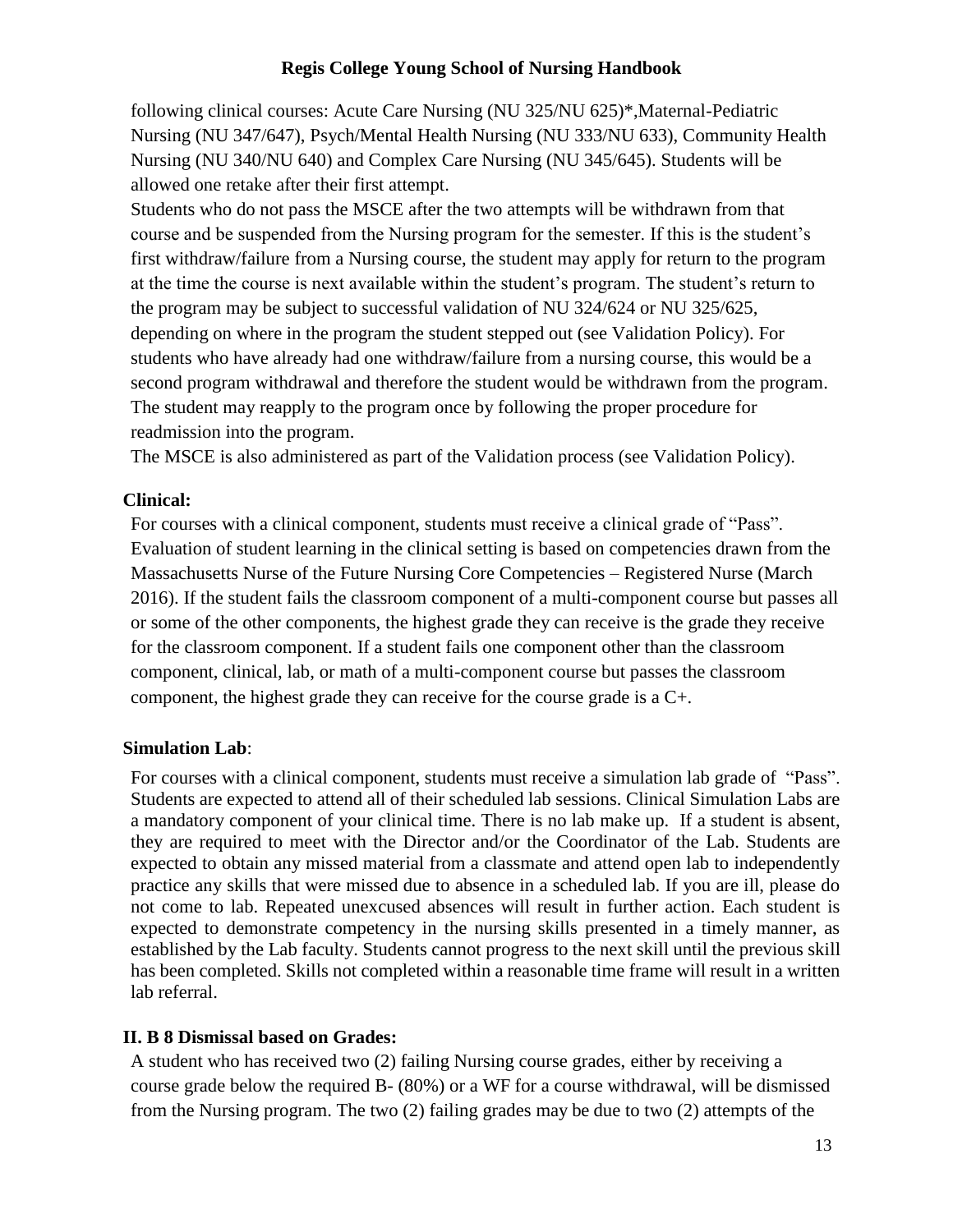same course or two  $(2)$  separate courses.

#### <span id="page-13-0"></span>**II. B 9. Withdrawal and Leave of Absence**

A student who wishes to withdraw from a course or to take a leave of absence from Regis should follow the procedures set forth in the Academic Catalog. Students granted permission to return to the college at the end of a leave of absence must meet with the Associate Dean of Nursing or designee to discuss their return to the program. Students who have been away from clinical courses for six (6) months or longer are subject to Validation testing. Following a Withdrawal or Leave of Absence, students may return to the Nursing program on a space-available basis.

Students who are returning from a Medical Leave of Absence (MLOA) must bring written documentation from their licensed provider caring for the illness/condition/injury to the Director of Clinical Coordination before they may participate in any Nursing class and activities.

#### <span id="page-13-1"></span>**B 10. Validation Testing – Pre-licensure**

The purpose of validation testing is to verify that Pre-licensure Nursing students have sufficient knowledge and clinical competence to reenter clinical nursing courses after a period of interruption. Validation testing is required for students who have not been enrolled in a clinical Nursing course at Regis for six (6) months for any reason. This does not apply to students who have failed or have withdrawn from NU 324 or NU 624, Professional Nursing. Students may undergo Validation Testing and return to a clinical Nursing course on a space available basis. Students will be charged a fee for Validation Testing and must make payment arrangements before the validation isscheduled.

The schedule for validation testing is set by the nursing program. No alternative dates will be permitted. In order to participate in the Validation Testing, students who wish to return to the Pre-Licensure program must notify the Associate Dean or designee via email of their intention to return by June  $1<sup>st</sup>$  for the fall start, October  $1<sup>st</sup>$  for spring start and February  $1<sup>st</sup>$ for a summer start. The student must also schedule an appointment with the Validation Coordinator to review the validation process.

Validation Testing includes three (3) steps, all of which must be successfully completed:

- 1. Medication Safety and Calculation exam successful completion requires a grade of 90%
- 2. Clinical competence assessment in Lab/Simulation successful completion requires completion of each laboratory task according to stated criteria

3. Written theory exam – successful completion requires a grade of B- (80%) If a student fails any step of Validation Testing, students will have one (1) opportunity to retest that step, which must be completed before proceeding to the next step of validation. A student must successfully complete Validation Testing at least thirty (30) days prior to the first day of the academic term to which the student seeks to return.

A student who does not successfully complete Validation Testing will be dismissed from the Nursing program. Students will receive written notification of dismissal from the program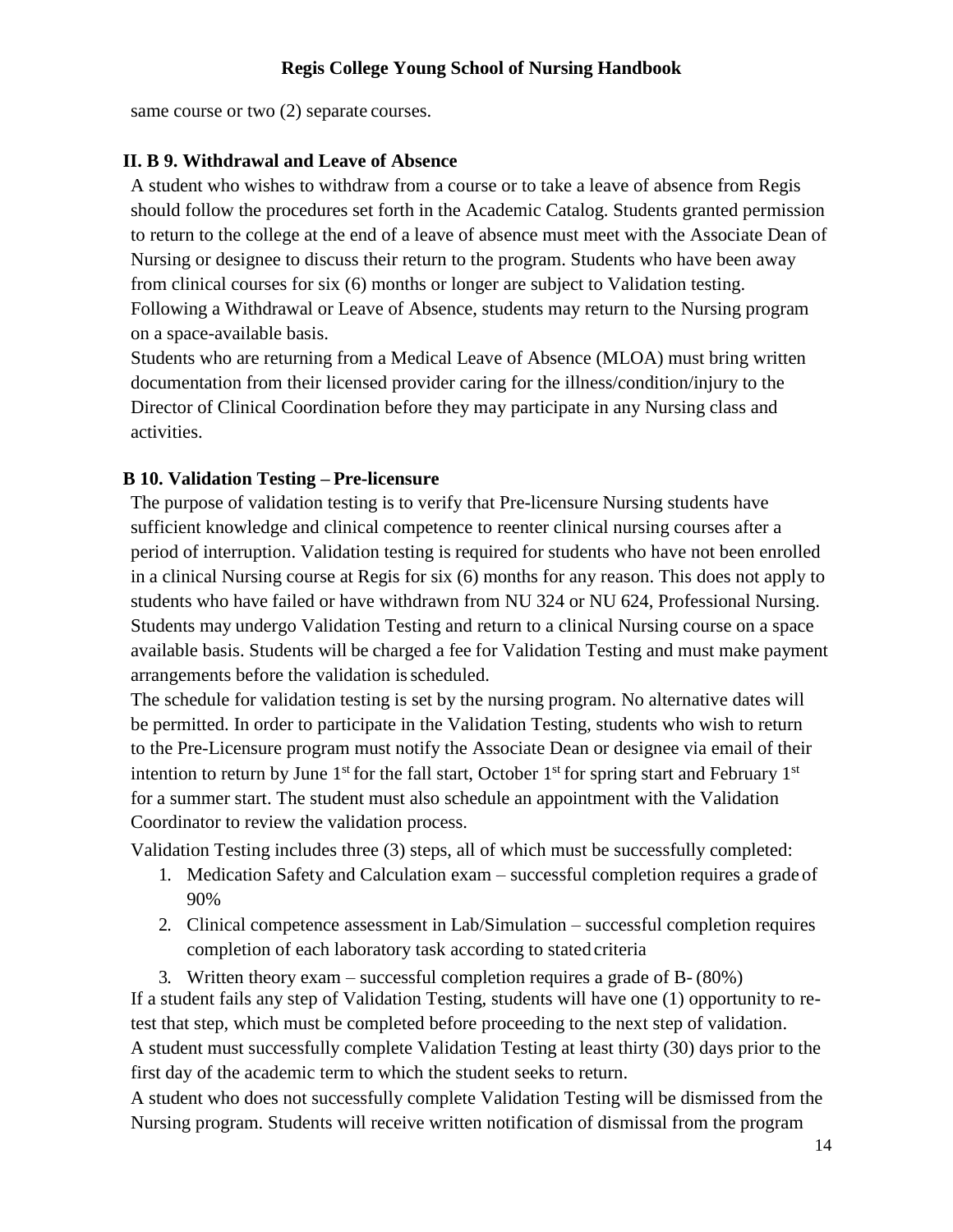within seven (7) days of the Validation Testing by the Associate Dean of Pre-Licensure Nursing.

# <span id="page-14-0"></span>**II. B 11. Application for Readmission After Dismissal from the NursingProgram.**

Criteria for application for readmission after dismissal from the Nursing program.

- A. Application for readmission will be considered if Students are in good standing in their Nursing Program at the time of theirdismissal.
	- Students have received a failing grade (below a B- or 80%) of no more than two (2) Nursing courses;
	- Students are seeking readmission for the academic term following one (1) year after their failure or dismissal from the Nursing programs. For example, if a student fails or was dismissed from the Nursing program in Spring 2019, if accepted they could be readmitted for the Spring 2020 term. Acceptance is based on space availability.
	- The final step in the application for readmission process, prior to acceptance, is that a student must successfully complete the validation process.
- B. Process for application for readmission to the Undergraduate Nursing Major.The applicant will:
	- submit 2 letters of reference:
	- interview with the Associate Dean for Nursing or designee;
	- submit a written personal statement that addresses:
		- Factors/issues that interfered with his/her previous efforts to succeed in the nursing program.
		- Steps the applicant has taken to ensure future success in the nursing program.
- C. If accepted for readmission, the Pre-licensure student may apply all prior courses toward nursing program requirements if they received a grade of at least an 80% (B-).
- D. After re-admission, if a student has one failure they will be removed from the program.
- E. A student may only reapply once to the Nursing major, irrespective of the program type

# <span id="page-14-1"></span>**II. B 12. Medical Clearance**

Regis College Young School of Nursing reserves the right to require any student who has a declared illness, injury, or condition, be it physical or emotional/mental, to provide from the licensed healthcare practitioner caring for the student's illness, injury, or condition, medical clearance to participate in all class and clinical experiences. The Regis College Health and Counseling Services also reserves the right to require clearance from the student. Individual clinical sites have the discretion to require that returning students provide medical documentation prior to returning to clinical coursework within their facilities. (Please refer to the Nursing Clinical Policies).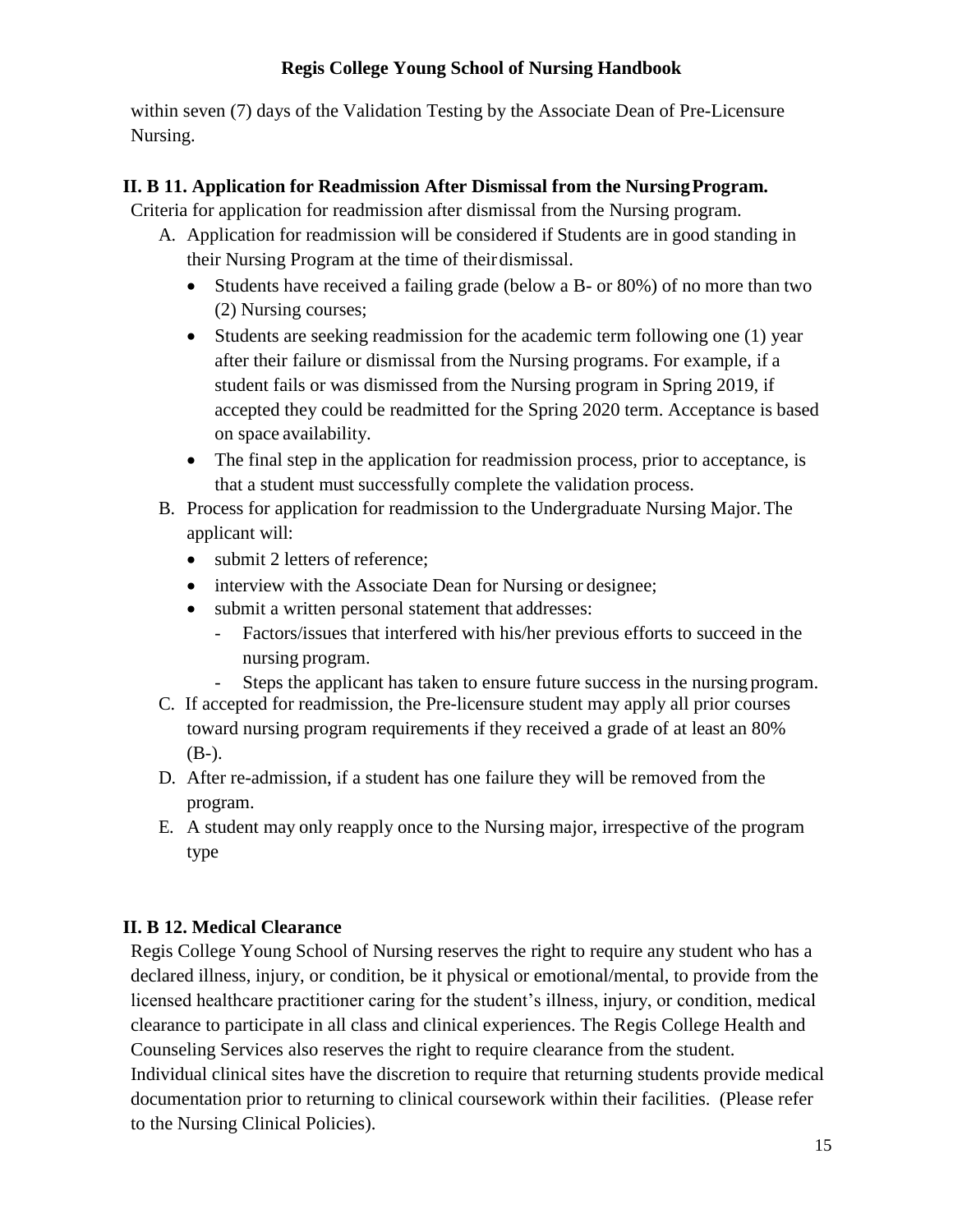# <span id="page-15-0"></span>**II. B 13. Academic Warning**

The student will receive an Academic Warning at the mid-semester point when the grade average is below an 80%. Students must contact their course faculty and academic advisor after receiving an Academic Warning to develop a remediation plan. Students should contact the Learning Commons and the Nursing Resource Center in an effort to maximize student academic success.

#### <span id="page-15-1"></span>**Disciplinary Process**

The Young School of Nursing and its programs reserves the right to discipline or dismiss, any student whose does not conform to the Professional Behavioral Standards as described on page 9.

In cases of serious misconduct, the Dean of Nursing may immediately suspend a student from the Nursing program, and/or any clinical placement, pending further investigation or further notice.

# <span id="page-15-2"></span>ACADEMIC AND DISCIPLINARY ACTIONS

# <span id="page-15-3"></span>**Clinical Warning**

A student will receive a Clinical Warning when a student is not meeting the requirements of the clinical experience with the competence the student should have attained at their level of experience or when the student's behavior is in violation of professional behavior standards. . Students receiving a Clinical Warning for safety concerns must satisfactorily complete remediation in the Clinical Resource and Simulation Center before returning to their clinical setting. Remediation in the Clinical Resource and Simulation Center does not count as a clinical day; make-up of any missed clinical day is per the clinical make-up policy.

A student's opportunity to remediate may not exceed three missed clinical days or the end of the regular semester, whichever comes first. If the student is unable to successfully remediate within this timeframe, the student will be removed from the clinical setting for the semester, which will result in a clinical failure.

Students who have received three (3) or more Clinical Warnings will face further disciplinary action and may be dismissed from the Nursing Program. Note: If a clinical instructor deems a student's behavior has placed a client in danger of harm they may dismiss the student from clinical immediately and after review of the incident, the student may be removed from the clinical setting, and receive a clinical failure for the semester without issuance of a warning or remediation. If a clinical agency requests that a student be removed from the clinical setting, the student will be removed from the clinical setting, and receive a clinical failure for the semester.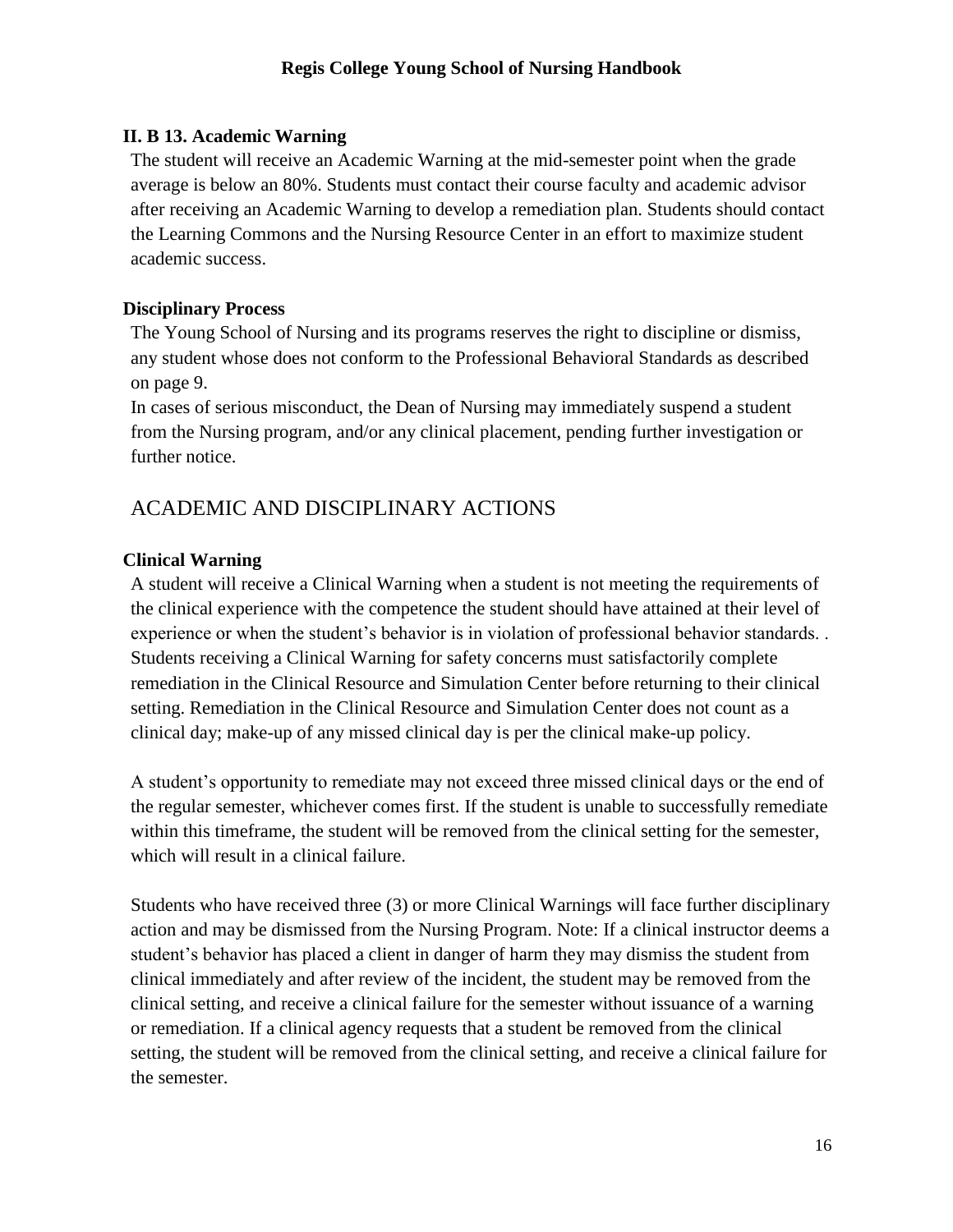#### <span id="page-16-0"></span>**Dismissal from the Nursing Program**

A student will be dismissed from the Nursing program where the current violation of a Professional Behavioral Standard(s) or the student's past history of violations of Professional Behavioral Standards is deemed severe. Students may also be dismissed from the program when the student's knowledge and skills fall so far below the expected abilities that remediation is not possible.

#### <span id="page-16-1"></span>**Appeal of Disciplinary Action**

A student may petition a disciplinary outcome to the Young School of Nursing Admission, Retention and Promotion Committee (ARPC) within five (5) business days of issuance. The ARPC will make recommendations to the Associate Dean of the Young School of Nursing within ten (10) business days, and will issue its written recommendation to the Associate Dean and the student. The Associate Dean will issue a decision within seven (7) days.

#### <span id="page-16-2"></span>**Other Regis College Student Conduct Processes**

In addition to the Professional Behavioral Standards and related processes included in this Handbook, all students remain subject to the Regis College Code of Conduct and Student Conduct process as described in the Regis College Student Handbook. Depending on the circumstances, a student may be simultaneously subject to the Professional Behavioral Standards and processes and those contained in the Student Handbook for the same conduct.

#### <span id="page-16-3"></span>**Policy Appeal**

Students may petition the Admissions, Retention, and Progression Committee (ARPC) of the Regis College Nursing program to appeal any policy statement in this Handbook according to the following process. Students must submit their petition using the ARPC petition form (Appendix A) to illustrate the merits of their petition within ten (10) business days of meeting with the Program Director or Associate Dean of Pre-Licensure Nursing. Completed petitions should be submitted per instructions provided on the Appeal form. The chair of ARPC will notify the student of the committee's decision in writing within ten (10) business days. If the student wishes to appeal the ARPC committee's decision, the student must follow the Academic Appeal procedures contained in the Academic Catalog. Students aggrieved in academic matters other than those contained in this Handbook Addenda must refer to the Academic Appeal procedures contained in the Academic Catalog.

# <span id="page-16-4"></span>NURSING CLINICAL POLICIES

#### <span id="page-16-5"></span>**Requirements for Clinical Experience**

To participate in clinical experiences students must have on file complete and current health information, immunization records, a background check, and current provider-level American Heart Association CPR certification. The program will identify the appropriate certification; no other certification will be accepted.

Any student who is not compliant in completing the required affiliation documentation,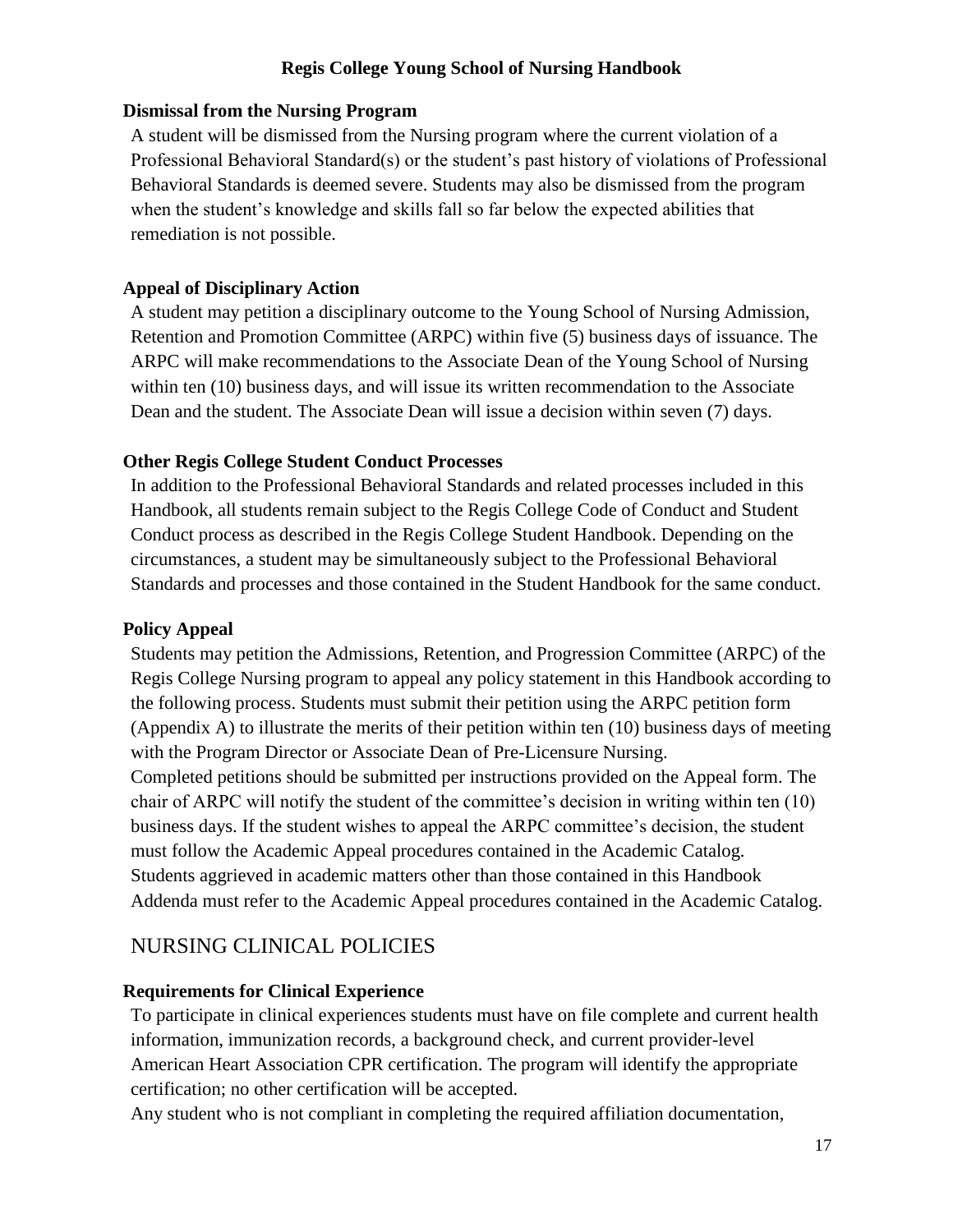health information, immunization records, background check or American Heart Association CPR certification will not be allowed to begin or continue at the clinical site. The students are to check the Castle Branch website frequently to ensure compliance.

Students who have not completed, submitted, and have had their submissions accepted by Castle Branch by the stated due date may not be processed for a clinical placement, resulting in being withdrawn from the course until the next time the course runs again within their program.

# <span id="page-17-0"></span>**Students Participation in Class and Clinical**

Full participation in the classroom and clinical environments requires that students are able to meet certain essential functions defined by the American Association of Colleges of Nursing in its document The Essentials of Baccalaureate Education for Professional Nursing Practice (2008).<http://www.aacnnursing.org/portals/42/publications/baccessentials08.pdf> Among the functions specific to clinical courses are:

1. Sensory/Motor Functional Abilities

- Adequate motor and sensory abilities are required to provide safe and effective nursing care and perform a variety of nursing activities.
- Mobility/gross motor skills including the ability to: stand and maintain balance, bend, twist, stoop/squat, reach above shoulders, reach to floor, move within confined spaces, move with coordination and safe speed.
- Fine motor skills including the ability to: pinch/pick-up objects with both hands, grasp small objects with hands/fingers, twist with hands, write with pen orpencil, and use electronic equipment.
- Physical strength and endurance including the ability to: carry equipment and supplies, transfer/transport patients, and sit and stand for long periods of time.
- Sensory including the ability to:
	- Tactile: feel vibration, detect temperature, feel differences in surface characteristics.
	- Hearing: hear, normal speaking level sounds, faint body sounds, and auditory alarms.
	- Visual: distinguish letters at 12 point font and objects both close and distant, use depth perception, use peripheral vision, and distinguish color and intensity of color.
	- Olfactory: detect smoke and odors.
- 2. Interpersonal Communication/Cognitive/Emotional Abilities:
	- Read, write, speak and understand English at a level consistent with successful course completion.
	- Participate in classroom and laboratory discussions and activities.
	- Develop therapeutic patient and family relationships.
	- Establish professional relationships with faculty, other students, staffof affiliating agencies and members of the community.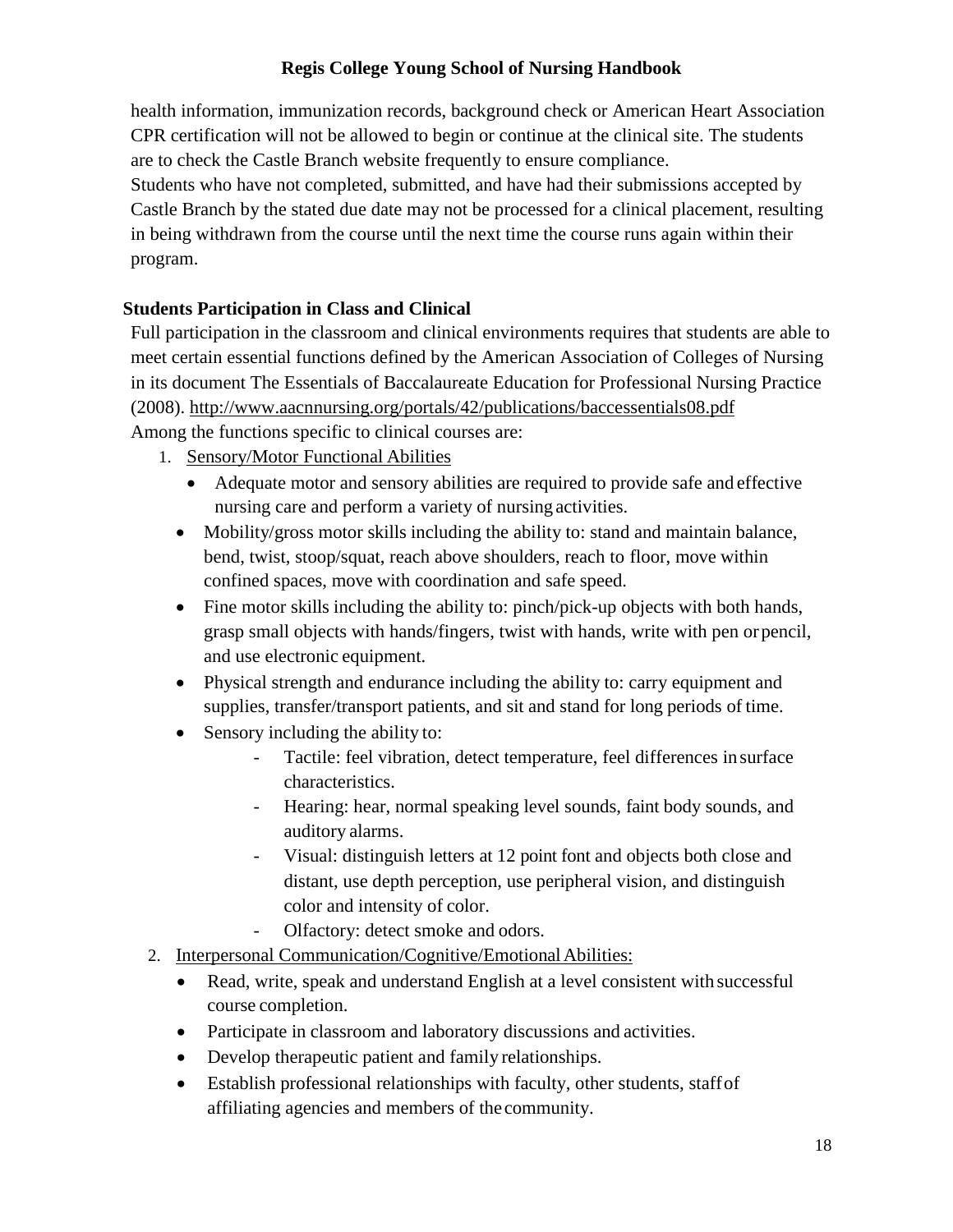- Express feelings and ideas in a professional manner.
- Provide and accept feedback respectfully.
- 3. Critical thinking skills including the abilityto:
	- Participate in intellectual activities requiring critical thinking, judgment, and analysis.
	- Demonstrate arithmetic competency.
	- Solve problems and plan care within reasonable time frames within a complex environment.
- 4. Emotional health including the ability to:
	- Fully use cognitive abilities
	- Adapt to unexpected changes and stressful situations.
	- Exercise good judgment
	- Provide safe and competent care.
	- Complete program responsibilities within a timely manner.
	- Establish and sustain mature, effective, and sensitive relationships with patients and colleagues
	- Empathize with the feelings and situations of others.

# <span id="page-18-0"></span>**Clinical Assignments**

Nursing students must comply with the following behavioral standards and disciplinary processes relating to their interactions with patients and health care facilities as part of their Regis Nursing program. Specifically, these standards and processes apply to 1) students during any clinical experience; and 2) circumstances which may, in the opinion of the Nursing Department and/or Regis, affect a student's ability to care for or interact with patients in an appropriate manner.

- 1. Clinical Experience Behavioral Standards
- 2. American Nursing Association Standards

All students will adhere to the professional standards and codes developed in the American Nurses Association Code of Ethics (American Nurses Association (ANA), (2015.) ANA (2015). *Code of ethics for nurses with interpretive statements.* Silver Spring: MD. <https://www.nursingworld.org/coe-view-only> Clinical assignments involve many factors. The primary consideration in arranging clinical placements is the academic integrity and value of the educational experience. Students may not request a particular clinical site. Students may not request a particular clinical instructor.

# <span id="page-18-1"></span>**Selection of Clinical Preceptors and Preceptorship Placements:**

Selection of clinical preceptors is a collaborative process between the Preceptorship Placement Coordinator (PPC) and student. However, the final decision regarding clinical placement rests with the PPC.

Students are prohibited from seeking out their own preceptorship experience with an individual nurse or speaking to an agency for the purpose of obtaining or changing a preceptorship. Any request regarding a placement must be brought to the PPC. If a student declines a placement arranged by the PPC or does not attend their assigned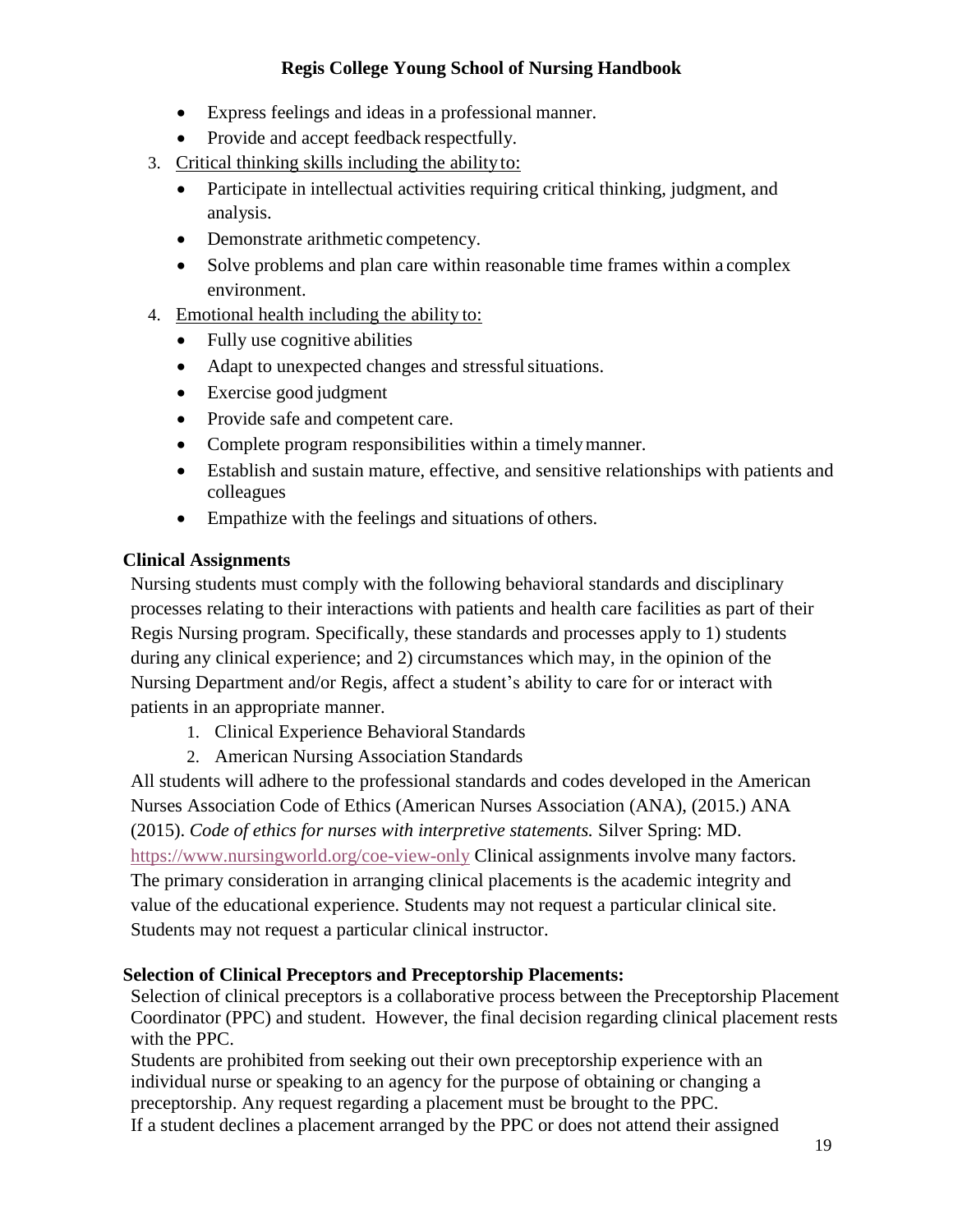preceptorship placement they will be withdrawn from the placement. The student will not be reassigned an alternative placement and will receive a course failure for Complex Care Nursing.

## <span id="page-19-0"></span>**Clinical/Preceptorship Assignment Requirements**

Students will be notified by either email or Moodle posting of their clinical assignments. Students will access their assigned facility through the Clinical Placements site on Moodle. All necessary documentation instructions for their assigned facility will be included. Students are advised to read carefully as there are facilities that require documentation with deadlines for submission before the start of clinical. Students must also access the Centralized Clinical Placements (CCP) site for additional information pertaining to their assigned clinical site. Student will submit the required documents within 48 hours of receiving their assignment. Failure to comply with document submission will result in delayed start and possible loss of clinical placement.

It is the policy of the Clinical Placement Office AND the Clinical Placement sites that no switching of student will be allowed once the clinical assignments have been posted. The Clinical Placement Office and/or the Clinical Placement site has the authority to move individual students or a group of students due to extenuating circumstances.

#### <span id="page-19-1"></span>**Immunizations**

Immunization requirements are detailed in the web based profile account of each student. Records must be current, with no expirations occurring during the semester. All immunizations and health requirements are due July  $1<sup>st</sup>$  for the fall semester, November  $1<sup>st</sup>$  for the spring semester, and March 1<sup>st</sup> for the summer sessions, unless otherwise notified. Some clinical facilities require additional TB testing. Students must comply with immunization policies of the agency where they attend clinical. Additional requirements may occur. Failure to comply may result in removal from the clinical assignment with no other site available. Students seeking an exemption from the immunization prerequisite to clinical participation must notify their Program Director/Associate Dean directly. The student will be required to comply with any agency process determined. The clinical agency has sole authority in deciding whether to grant an exemption. Should the clinical agency deny the exemption, an alternate clinical placement might not be available.

Students who are currently licensed RNs must also have individual professional malpractice insurance and a current Massachusetts RN license on file with their nursing program.

# <span id="page-19-2"></span>**Drug Testing**

All clinical sites reserve the right to perform to require students to complete urine drug testing prior to final approval for clinical placement. All clinical sites reserve the right to perform random drug testing on employees or students attending clinicals at their site. Some will require signing an acknowledgement prior to clinical.

This may include marijuana, which although legalized in Massachusetts, is still illegal under federal law, and therefore illegal at all institutions accepting federal (Medicare) funds.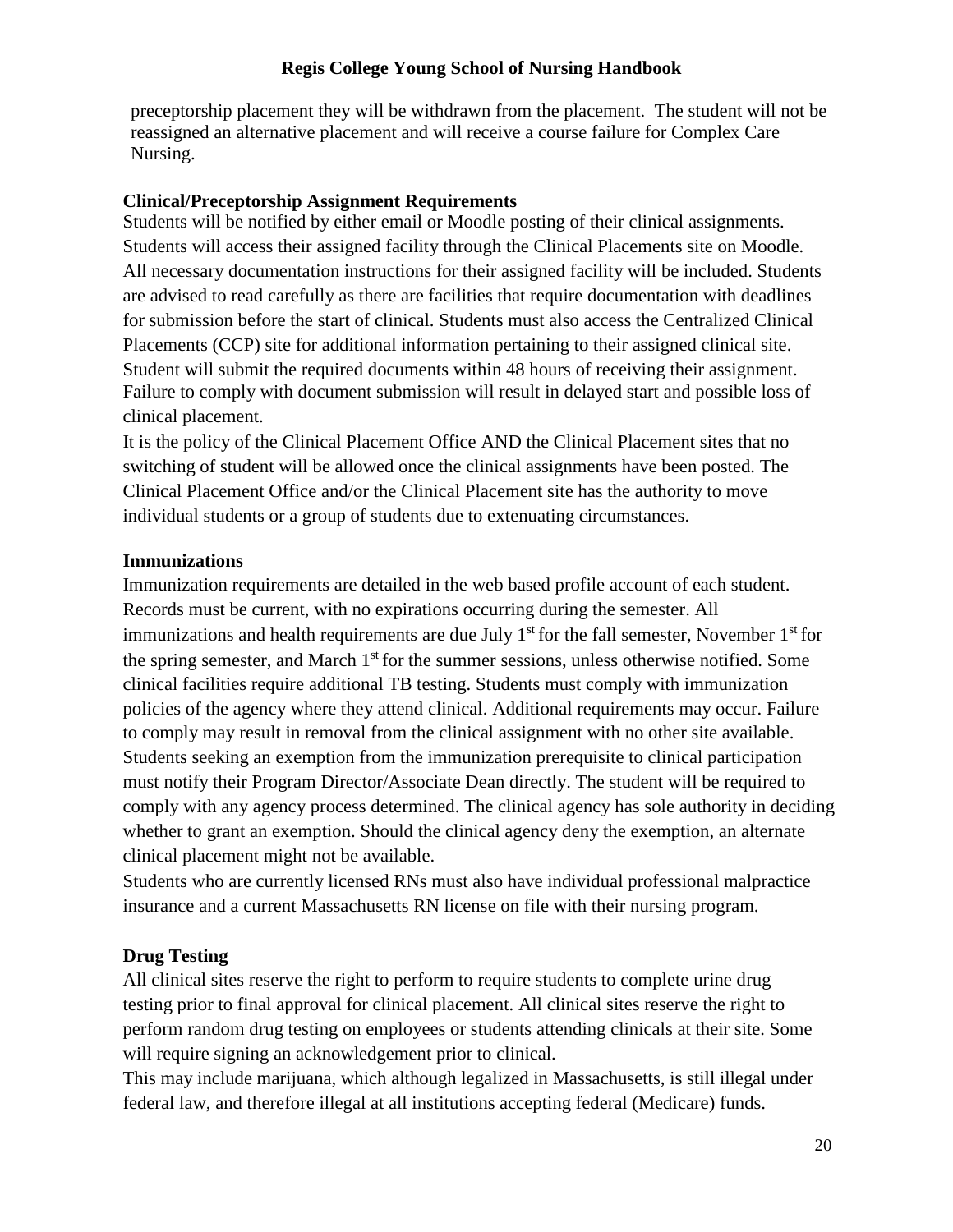Medical marijuana may be an exclusion to clinical attendance, especially at federal agencies. If clinical placement is denied or withdrawn at a clinical site, Regis may not be able to provide an alternate clinical assignment, preventing successful completion of the course objections.

# <span id="page-20-0"></span>**Background Checks**

Regis requires that all students undergo a background check before placement in a clinical experience. All students must create the identified web based profile account, which is also used for immunization, physical exam, and CPR certification documentation. Students are responsible for the costs of the web based profile and any subsequent fees.

Students who fail to register and complete the profile by July  $1<sup>st</sup>$  for the fall semester, November  $1<sup>st</sup>$  for the spring semester, and March  $1<sup>st</sup>$  for the summer sessions will not be allowed to begin that semester's clinical placement.

Regis will review the results of a student's background check and will determine whether it is appropriate for the student to be placed at a clinical site. In making such determination, Regis will consider factors including, but not limited to:

- The nature of the work the student will be performing;
- The time since any conviction;
- Age of the student at the time of offense;
- The circumstances of the offense;
- The number of offenses;
- Whether the student has any pending charges;
- Any relevant evidence of rehabilitation or lack thereof.

If, as a result of a background check, Regis determines that a student is not suitable for clinical placement, the student will be given a copy of their background check results and an opportunity to contest and/or explain those results. In appropriate circumstances, Regis will reevaluate its determination of a student's suitability. Subsequent to a completed background check, if a student is convicted of a new crime or is subject to new criminal charges, the student must inform Regis so that it may determine whether the student is suitable for clinical placement based upon the new information.

Regis will maintain the confidentiality of background check information and results in accord with the Family Educational Rights and Privacy Act of 1974 (FERPA).

# <span id="page-20-1"></span>**Additional Background Checks**

Some clinical agencies require additional background checks beyond those conducted by Regis as noted above. These additional background checks may include Massachusetts Criminal Offender Record Information (CORI), fingerprints or Sexual Offender Record Information (SORI) checks. A clinical agency may require a student to pay for this additional check. A clinical agency may deny a student access to its clinical site based upon the results of an additional background check.

# <span id="page-20-2"></span>**Academic Impact of Background Checks**

A student who fails to consent or refuses to consent to a background check or who is denied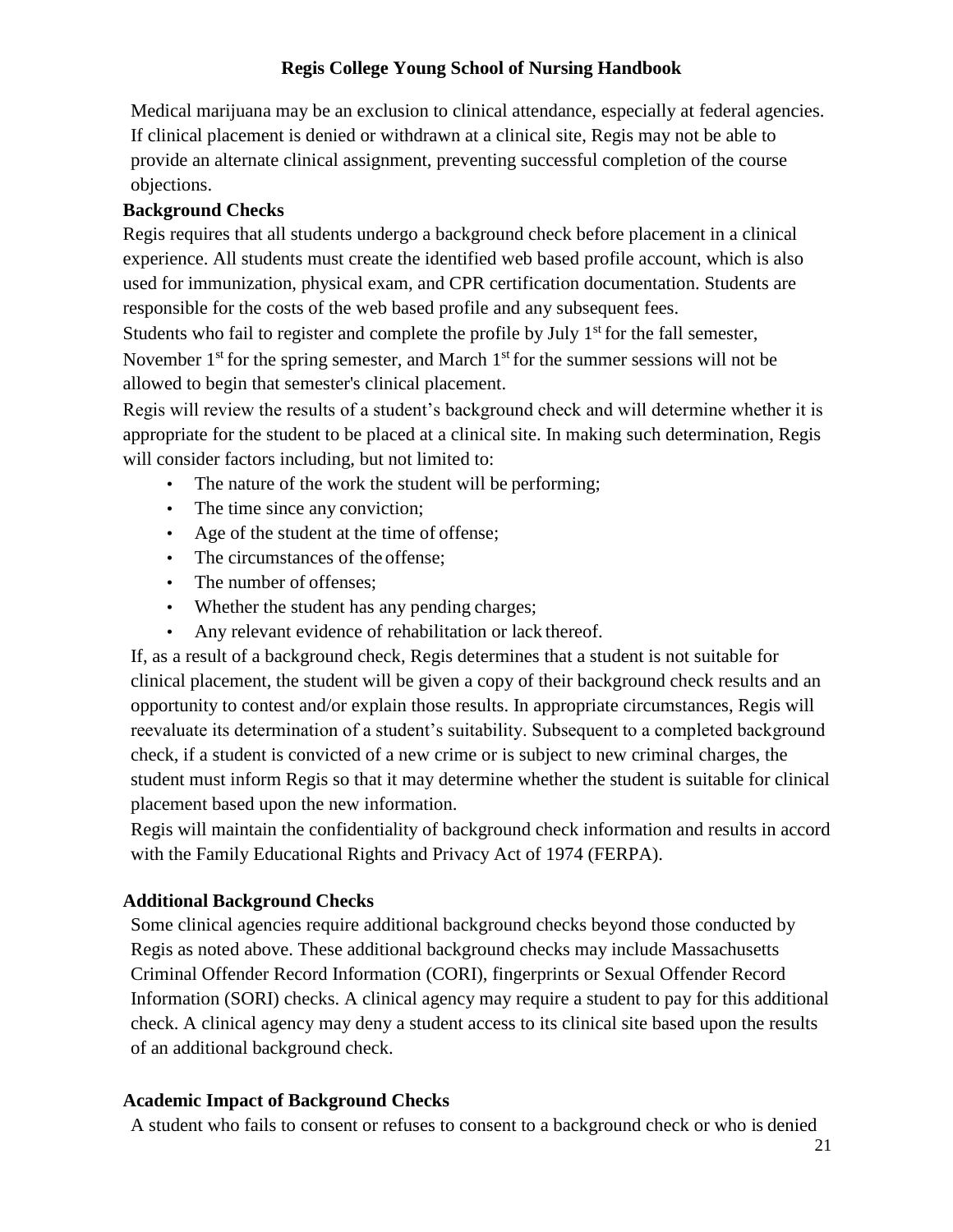access to a clinical site based on the results of a background check may not be able to complete the clinical course requirements of their academic program. As a result, such students will be required to withdraw from the academic program. Regis is not responsible for providing or locating alternative clinical arrangements for students in such circumstances.

# <span id="page-21-0"></span>**Transportation Policy**

Students are expected to make their own arrangements for transportation to and from all clinical experiences. Students are also responsible for any fees that may be incurred.

# <span id="page-21-1"></span>**Dress Code**

Faculty will inform the students as to any additional or specific requirements for each agency and clinical experience.

# <span id="page-21-2"></span>**Clothing/Uniform:**

- The Regis nursing uniform is expected at all clinicals unless otherwise specified.
- All clothing should be conservative and in keeping with the nature of the health care organization image and appropriate to the nature and scope of the position.
- Clothing should be neat, clean, pressed, and in good repair with no holes or wrinkles. Shoes must be white leather; athletic shoes are allowed if they comply with the requirement of being white leather other than the logo. No open-toe or open heel shoes are permitted.
- No jeans or sandals are allowed.
- When the task dictates, students are required to wear personal protective equipment (PPE), i.e., gloves, gowns, masks, etc., per Standard Precaution Guidelines and per OSHA requirements.

# <span id="page-21-3"></span>**I.D. Badge:**

 I.D. badges are required. Appropriate school ID badge must be visible at all times and worn on the upper body so name can be easily read. If required, a hospital I. D. badge must be worn and visible at all times.

# <span id="page-21-4"></span>**Grooming:**

- Nails are to be kept short, less than  $\frac{1}{4}$  inch from fingertip.
- Artificial nails and nail polish are not allowed.
- Make-up should be used in moderation.
- Toiletries with strong odors, such as perfume, aftershave and hair spray should not be detectable.
- Hairstyles are to be conservative, clean and long hair is to be secured back and away from the face. Only natural hair colors are allowed.
- Beards and mustaches are to be neatly trimmed.

#### <span id="page-21-5"></span>**Jewelry/Tattoos:**

- Wear only jewelry that is small in size and that does not create a safety hazard or
- Interfere with one's work. Wear only non-dangling earrings for pierced ears.
- Body piercing and tattoos should be covered and not visible to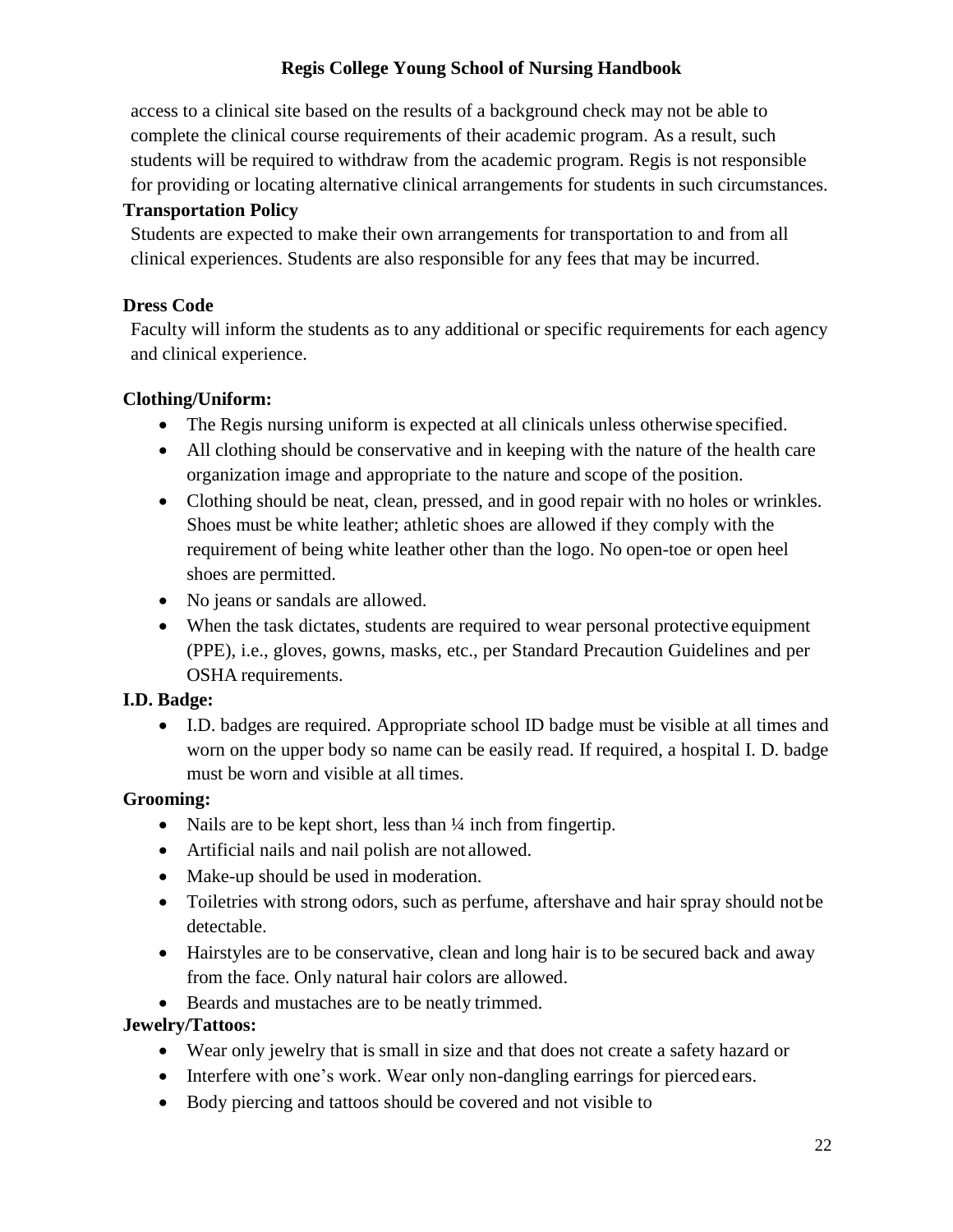patients/residents/families at all times.

Students who are dressed inappropriately for a clinical setting, whether or not a uniform is required dress, are missing their I.D. badge, or their appearance is not neat and clean; will be sent home and be given a clinical absence.

# <span id="page-22-0"></span>**Behavior at the Clinical Site**

# <span id="page-22-1"></span>**Smoking:**

Many of the health care organizations are smoke-free environments; others may permit smoking in a designated area.

# <span id="page-22-2"></span>**Telephone/ Pager/ Cell Phone/Smart Watches:**

- Do not use health care organization telephones for personal calls.
- Use of cellular telephones and in the clinical setting can be disruptive to the learning environment and should not be used during clinical.
- Absolutely NO texting or personal internet use duringclinical.
- Taking pictures of anything or anyone while at the health care organization is strictly forbidden and may result in immediate failure of clinical and/or dismissal from the nursing program.

Faculty will inform the students as to any additional or specific requirements for each agency and clinical experience.

# <span id="page-22-3"></span>**Prohibited Conduct**

Activities prohibited by health care organizations include, but are not limited to, the following:

- Reporting to clinical experience intoxicated or under the influence of alcohol or drugs.
- Use or consumption of alcohol or other intoxicating substances on healthcare organization premises.
- Selling or distributing illegal substances while on health care organization premises.
- Stealing from patients/residents, the health care organization, oremployees.
- Any form of dishonesty.
- Falsifying any patient/resident record or any other document prepared or used in the course of, or in conjunction with, patient/resident care.
- Disorderly conduct, including fighting; acting in an obscene manner or using obscene, abusive or threatening language; or horseplay.
- Smoking in an area where smoking is prohibited.
- Defacing or damaging the health care organization's property.
- Possession or use of firearms, fireworks, or any other weapon on healthcare organization's property.
- Use of health care organization's telephones or other equipment for personal matters.
- Insubordination.
- Failure to observe health care organization regulations and/or policies.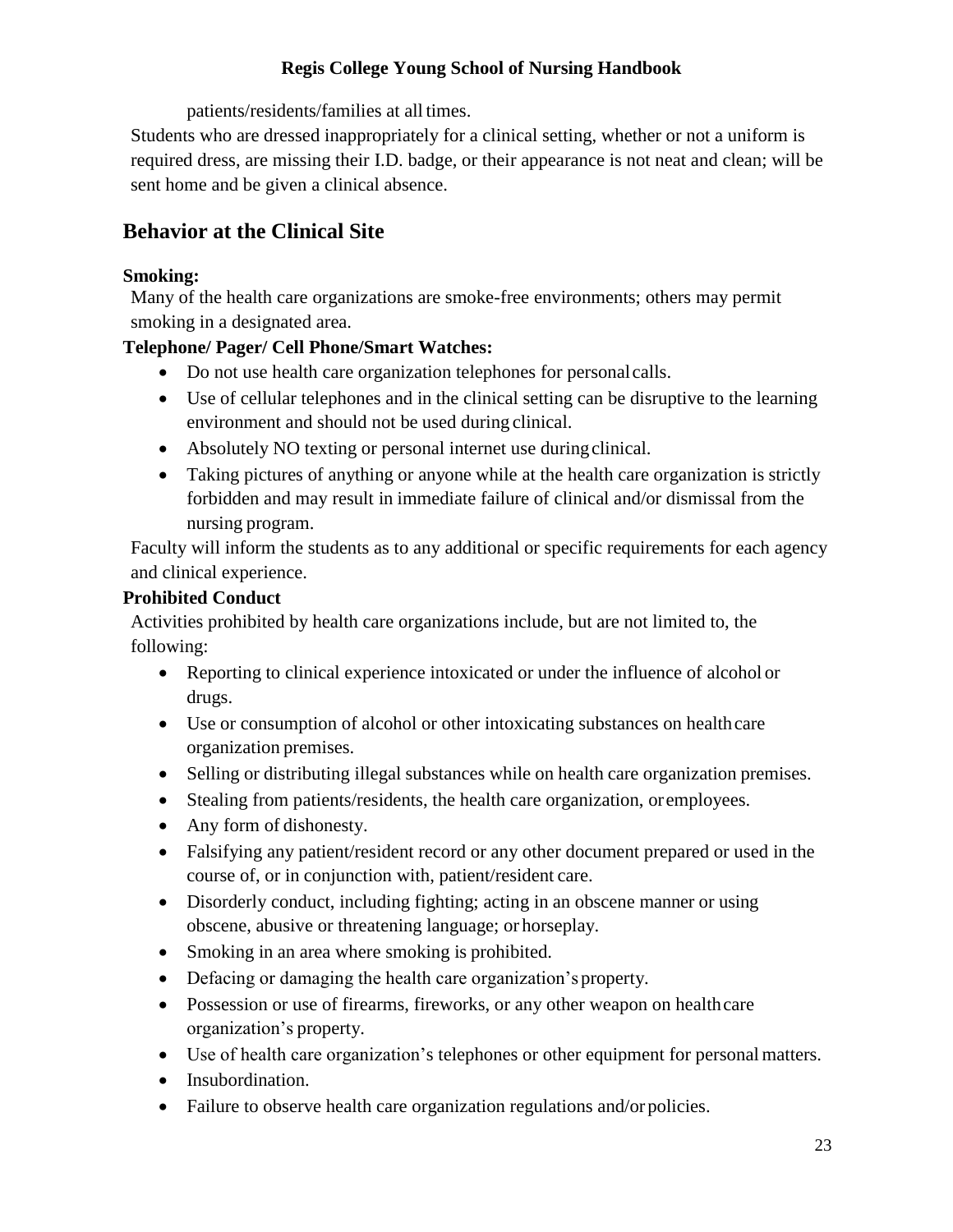- Failure to maintain the confidentiality of health care organization matters, including matters relating to patients/residents.
- Any action that destroys good relations between the health care organization and its employees or between the health care organization and any of its suppliers or patients/residents.

# <span id="page-23-0"></span>**Confidentiality Standards**

It is the legal and ethical responsibility of every nursing faculty member and every nursing student to maintain confidentiality and abide by laws relative to privacy including the Health Insurance Portability and Accountability Act of 1996 (HIPAA) guidelines. Such confidentiality requirements apply in both the classroom and clinical contexts. Patient information may be relayed only to those individuals who have authority to have that information. All information pertaining to patients is confidential, regardless of form (verbal, hard copy, film or electronic form). Unauthorized access, use or disclosure is illegal.

<span id="page-23-1"></span>**Patient Information and the Health Insurance Portability & Accountability Act Of 1996** The following information is a description of the HIPAA guidelines as they apply to students and faculty.

Purpose: HIPAA creates a national standard to protect individuals' health information, gives the patient more control over their information and establishes safeguards the health care providers must abide by.

Protected Health Information (PHI) is any information created or received by a health care provider and relates to present, past or future physical or medical conditions. This includes, but is not limited to, medical records, billing information, labels on IV bags, telephone notes, test results, patient menus, and information on a smart phone, X-rays, and clinical lists. Caregiver Responsibilities: Caregivers (students and faculty) must be careful with PHI to which they have access and should be aware of the environment in which they are discussing patients. The following guidelines are required for students and faculty in both classroom and clinical settings:

- 1. Patient issues should only be discussed in a confidential area on the unit, and in post-conference held in a private room. There should be discussion of patient issues with as little information identifying the patient as possible. Case study presentation should be used in which the patient is described by age and diagnosis but not identified by name, initial or roomnumber.
- 2. Information (report sheet, notes, lab/scut sheets) should be disposed of properlyat the facility before leaving the unit. No records or PHI are to be removed from the facility.
- 3. PHI should only be shared with individuals who are directly caring for the patient or have permission to have PHI regarding the patient.
- 4. Computer security should be ensured by not sharing passwords and by logging off the computer properly. DO NOT USE EMAIL TO RELAY PHI OF PATIENTS.
- 5. PHI related to patients or student assignments should never be faxed.

<http://www.hhs.gov/ocr/privacy/hipaa/understanding/summary/>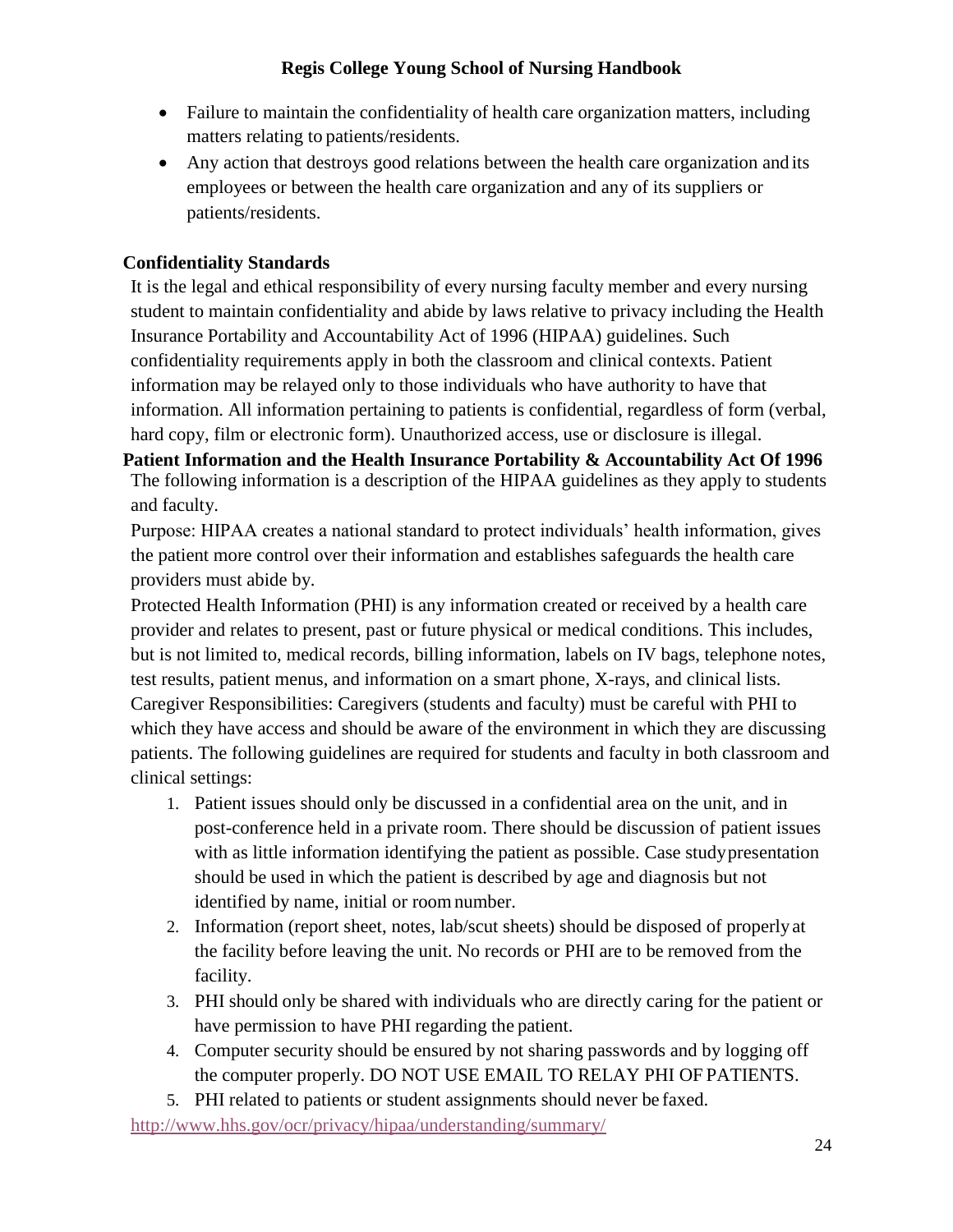# <span id="page-24-0"></span>**Critical Exposure, Injuries and Incidents**

Students and the Nursing department must collaborate to minimize and/or control the risks of needle sticks and other injuries through health counseling, health record maintenance and management of exposures, injuries, and incidents. Students are responsible for all diagnostic and treatment costs associated with critical exposures, injuries and incidents, not covered by their insurance.

#### <span id="page-24-1"></span>**Definitions:**

- 1. BLOOD/BODY FLUID EXPOSURE
	- A cut or needle stick with a blood-contaminated instrument or blood contact on broken skin (including rash or chapped skin).
	- Aspiration into the mouth of blood or body fluids.
	- Mouth-to-mouth resuscitation.
	- Splashing of blood or body fluids into the conjunctiva ormouth.

NOTE: The mode of transmission of the specific pathogen determines the significance ofthe exposure. For example, in diseases with airborne spread (Rubella) even casual exposure may represent a significant risk.

- 2. LOW-RISK EXPOSURE
	- A puncture, cut, or scratch with an instrument not contaminated with blood.
	- Splash of body fluids other than blood.
	- Puncture or cut with a clean or sterile instrument.
	- Puncture from needle used to prepare medications.
	- Refer to the agency's Operations Manual for guidelines covering all critical exposures.
	- •

# <span id="page-24-2"></span>**Guidelines Following an Exposure, Injury or Incident**

- For puncture or blood or body fluid exposure immediately wash affected area with soap and water.
- Identigy the object that caused the incident
- Report all critical exposures, injuries, or incidents to your faculty or preceptor, and the clinical placement department immediately and to health services as soon as possible.
- Complete a Report of Exposure, Injury or Incident Form with your faculty or preceptor and give it to the clinical placement department and health services. A copy will be retained in the student's file. (See Appendix C)
- The Faculty member will direct the student to appropriate resources for immediate (evaluation) risk assessment, counseling and possible treatment.
- On campus, when health services is not available or the situation deems necessary, seek emergency care per school guidelines at Newton Wellesley Hospital emergency room.
- In an institution/agency use the emergency room or Employee Health per agency guidelines.
- In community/settings without formal health services seek emergency care at Newton Wellesley Hospital emergency room or other emergency facitlity.
- Follow up with faculty member to review occurrence in relation to prevention.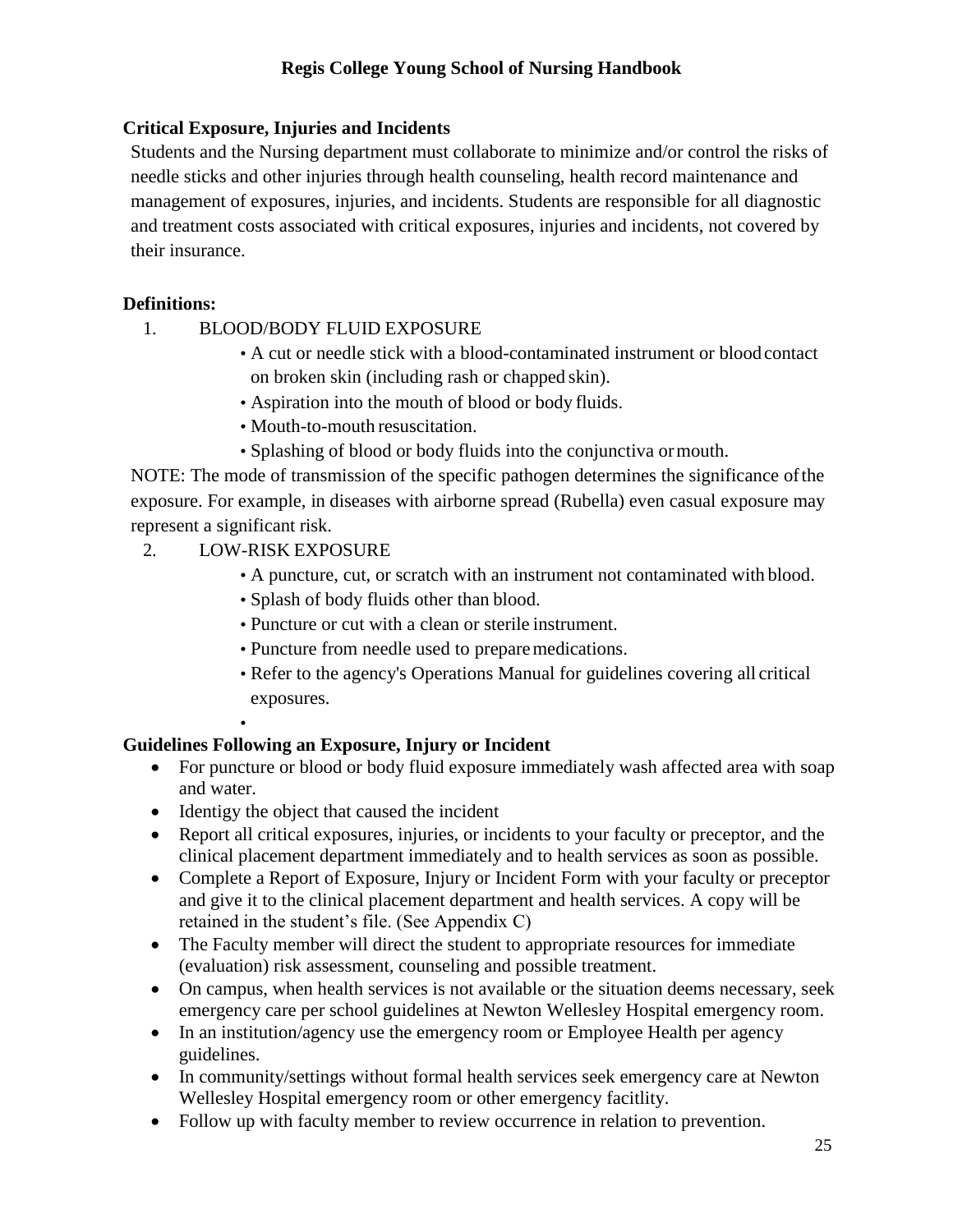Always use universal precautions. Always be careful.

#### <span id="page-25-0"></span>**Clinical Attendance**

All clinical absences must be made up in the clinical setting. One day per semester will be deemed "clinical make up day." Students who have been absent from clinical must attend this clinical make-up. Students who have not been absent from clinical do not need to attend the make-up day. Should a student need to make up more than one day it will be done after the clinical make up day at a date and time to be determined by the instructor in consultation with the clinical placement department. Students must be in good academic standing to be eligible for these makeup days. Should these additional make up days fall beyond the grading period for that semester, the student will receive an incomplete (I) as a grade.

After 3 clinical absences (25% of the clinical experience), the student will be placed on clinical warning. The student, clinical instructor and course coordinator will meet to determine if the student is able to complete the clinical course objectives. Three (3) unexcused clinical absences will result in a clinical failure. Failure of the clinical component will result in failure of the linked course. Students will not be eligible to progress in the program until all clinical hours have been completed and the incomplete (I) removed. Regis reserves the right to charge a student a make-up fee to cover the cost of paying an instructor to complete make up time.

Students who are absent from clinical due to religious holidays or student athletes taking part in post-season championships will considered to have an excused absence but will still be responsible for clinical makeups.

Students who are absent from clinical due to a medical concern are prohibited from attending clinical or lab in the Clinical Resource Simulation Center (CRSC) before medically cleared.

# <span id="page-25-1"></span>**Cancellation of Clinical Experience by Faculty**

If a faculty member needs to cancel clinical he/she will notify the agency, the students and the clinical placement department. The faculty member will arrange a required clinical makeup day with the agency. Students are required to attend the makeup day even when it does not fall on their normal clinical day for the semester.

# <span id="page-25-2"></span>**NCLEX Examination Approval**

At the completion of the pre-licensure portion of the nursing program, all students take a comprehensive standardized examination. An approved NCLEX review course based on this examination is provided in early January for students completing bachelor's requirements in December and immediately after graduation in May for all other students. It is **highly recommended** for all students. It is also **highly recommended** that Students complete their NCLEX preparation through a comprehensive virtual online tutor before sitting for the NCLEX examination.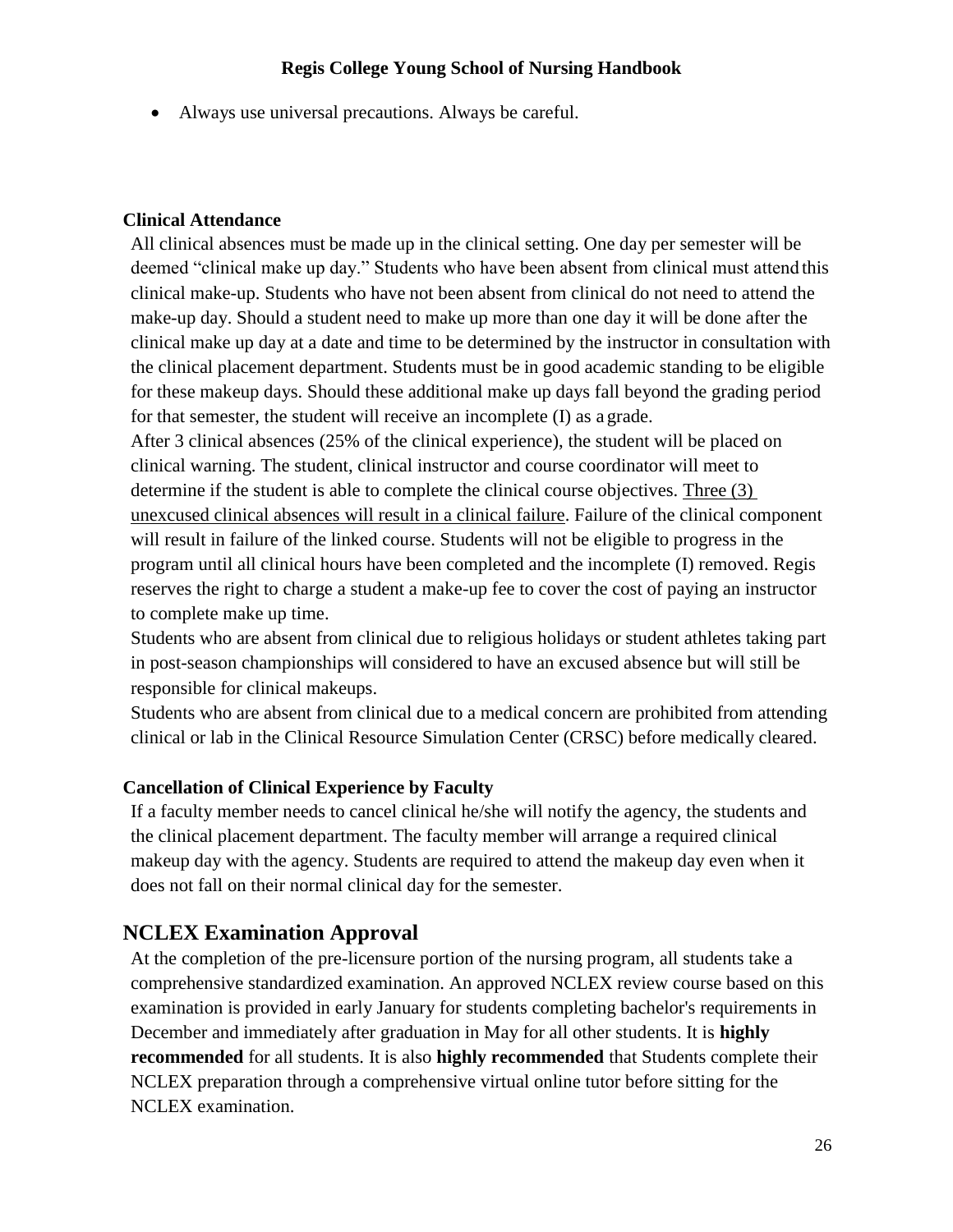# <span id="page-26-0"></span>APPENDIX A **Regis College School of Nursing Nursing Program ARPC Petition Form**

<span id="page-26-1"></span>Students may petition the Admissions, Retention, and Progression Committee (ARPC) of the Regis College nursing program for an exception of the policies as presented in the Nursing Handbook Addenda or course syllabus. Students who choose to do so are expected to submit their petition via the use of the ARPC petition form. All submissions must be double-spaced, 12 pt. font, and all areas must be completed. Completed petitions may be submitted by email (electronically), to the executive assistant of the Dean of the Young School of Nursing who will forward the petition to the Chair of the committee. Attach to the same email as your appeal any documents you wish to submit to support your appeal.

Petitioner's Name:

Mailing Address:

Email Address:

Program:

Course Name and Number (if applicable):

Course Faculty Meeting:

Faculty Name:

Date(s) of Meeting:

Meeting with Program Chair/Program Coordinator/ or Assistant Dean: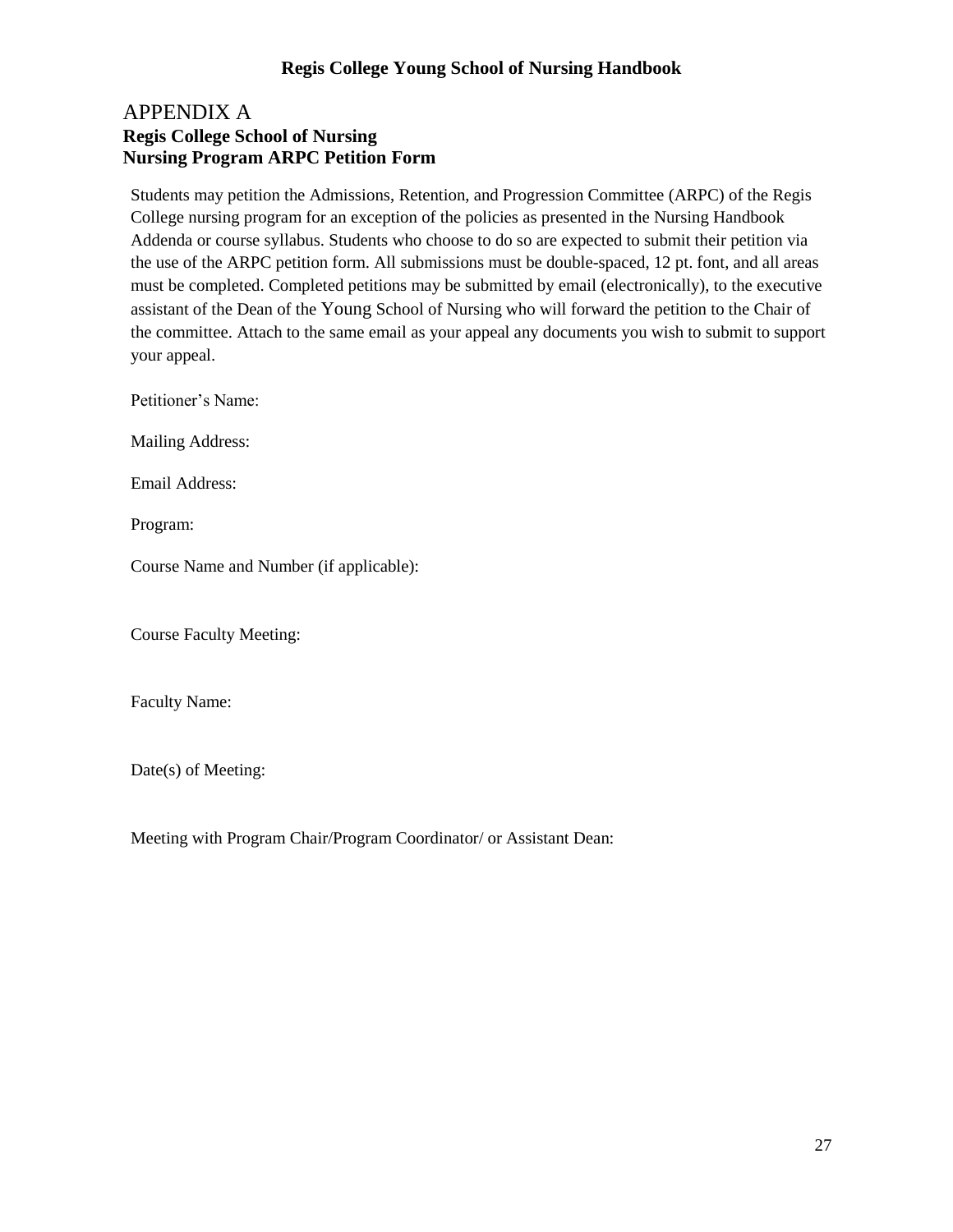Name:

Date(s) of Meeting:

1. Petitioner must state the policy that an exception request is being presented. Include the page number as presented in latest version of Nursing Handbook Addenda. (Use more space if needed)

2. Petitioner must state the specific desired outcome of this appeal.

3. Cite the rationale for the requested exemption. (Use more space ifneeded)

4. If the petition were to be approved, please tell the committee your specific plan to ensure your future success at Regis. (Use more space if needed)

Revised 1/ 2017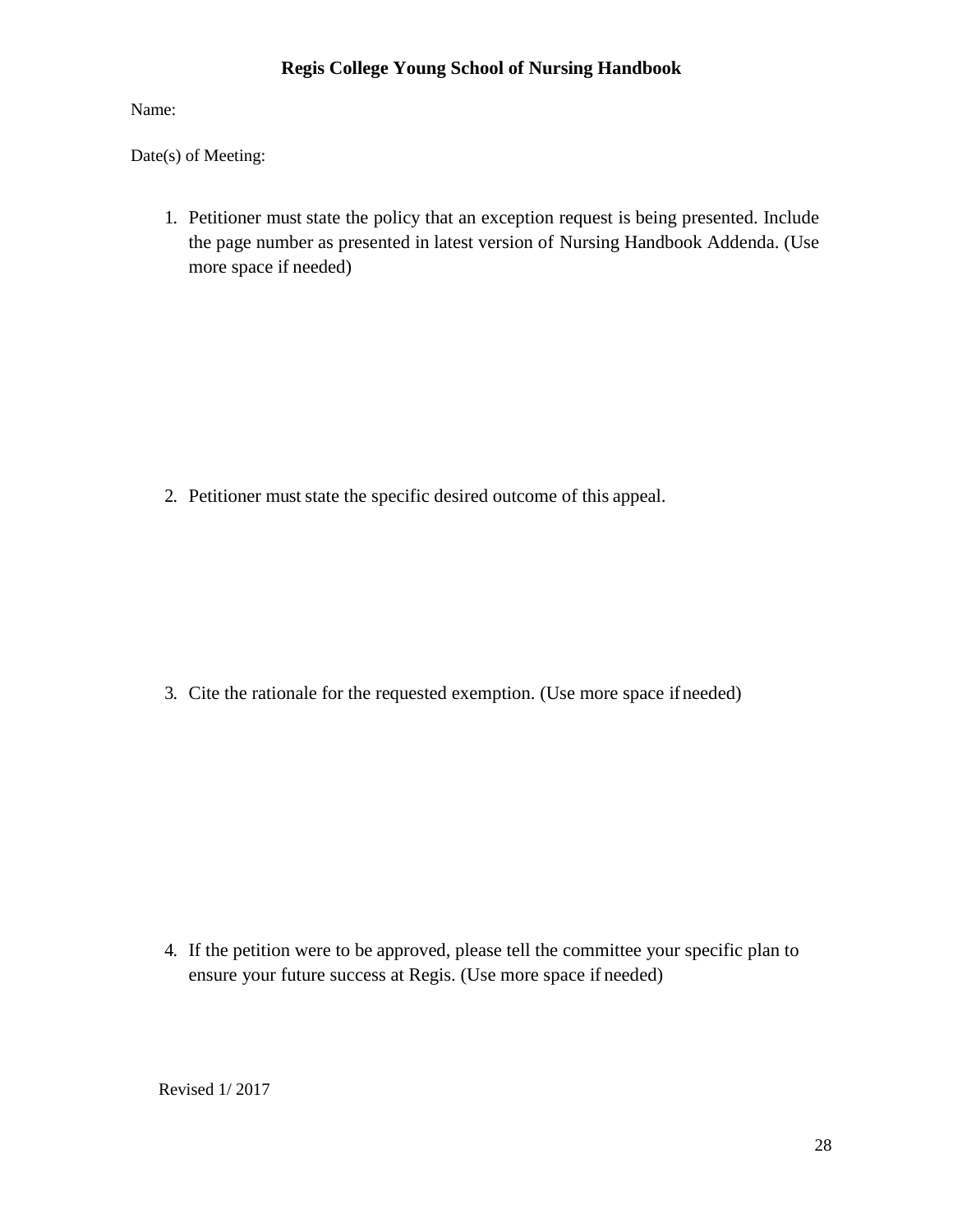# <span id="page-28-0"></span>APPENDIX B **Regis College Nursing Program Report of Exposure, Injury, or Incident Form**

<span id="page-28-1"></span>Name of Individual involved:

Immediate Faculty/Preceptor/Course Coordinator:

College/Clinical Area:

Date of Exposure/Injury/Incident: Time of Exposure:

Location:

Potentially Infectious Materials Involved:

Type Source: Source: Source: Source: Source: Source: Source: Source: Source: Source: Source: Source: Source: Source: Source: Source: Source: Source: Source: Source: Source: Source: Source: Source: Source: Source: Source: S

Description of circumstances surrounding the event (work being performed, etc.):

Description of how the incident occurred (accident, equipment malfunction, etc.):

Personal Protective Equipment Being Used: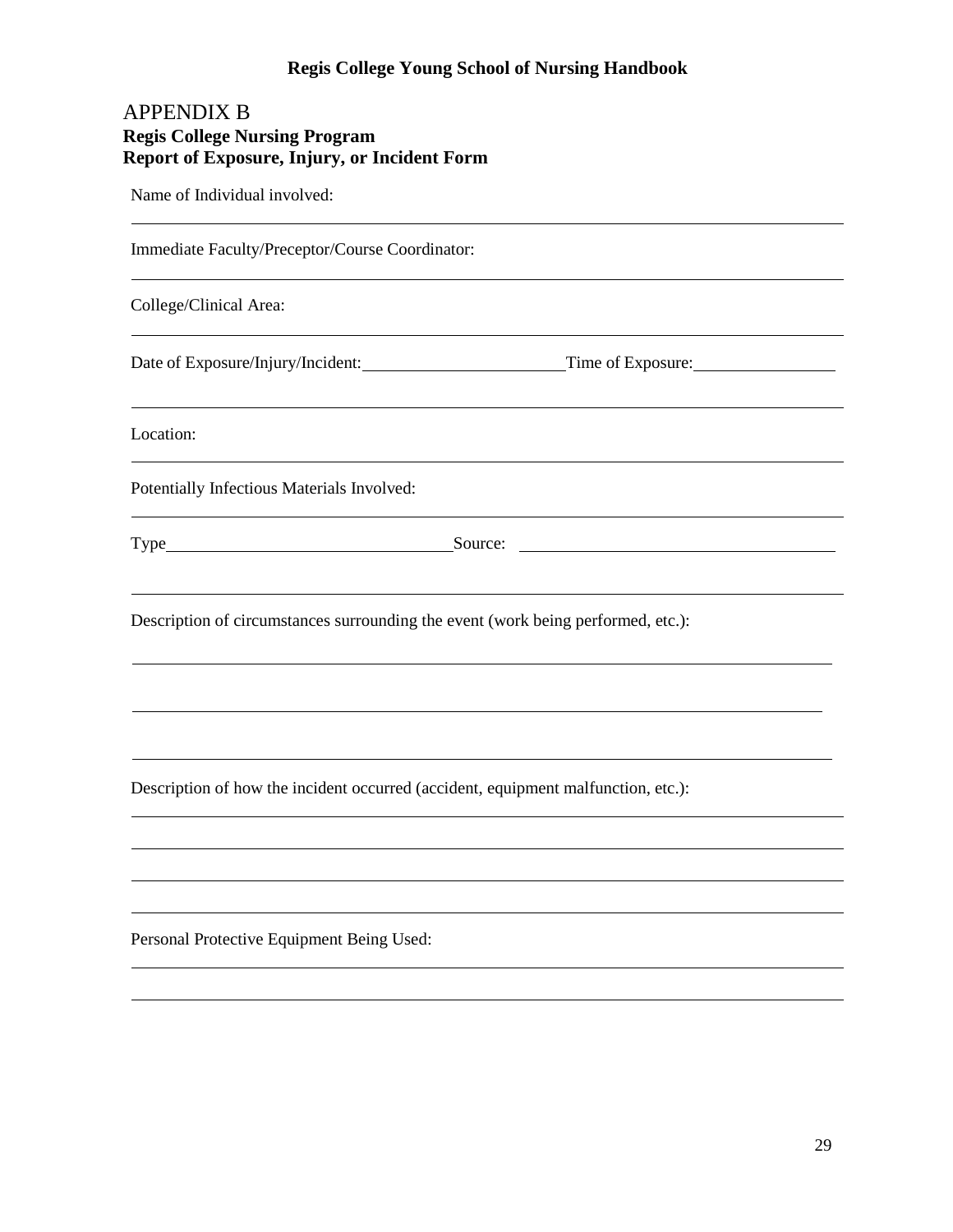Actions Taken (decontamination, clean-up, reporting, counseling, etc.):

I have read the Policy and Procedures for Needle sticks and Other Exposures to Infectious Materials/Diseases and choose not to follow the Regis College Guidelines for Needle sticks and Other Exposures to Infectious Materials/Diseases

Student Signature Date

Copies to: student, student record, Course Coordinator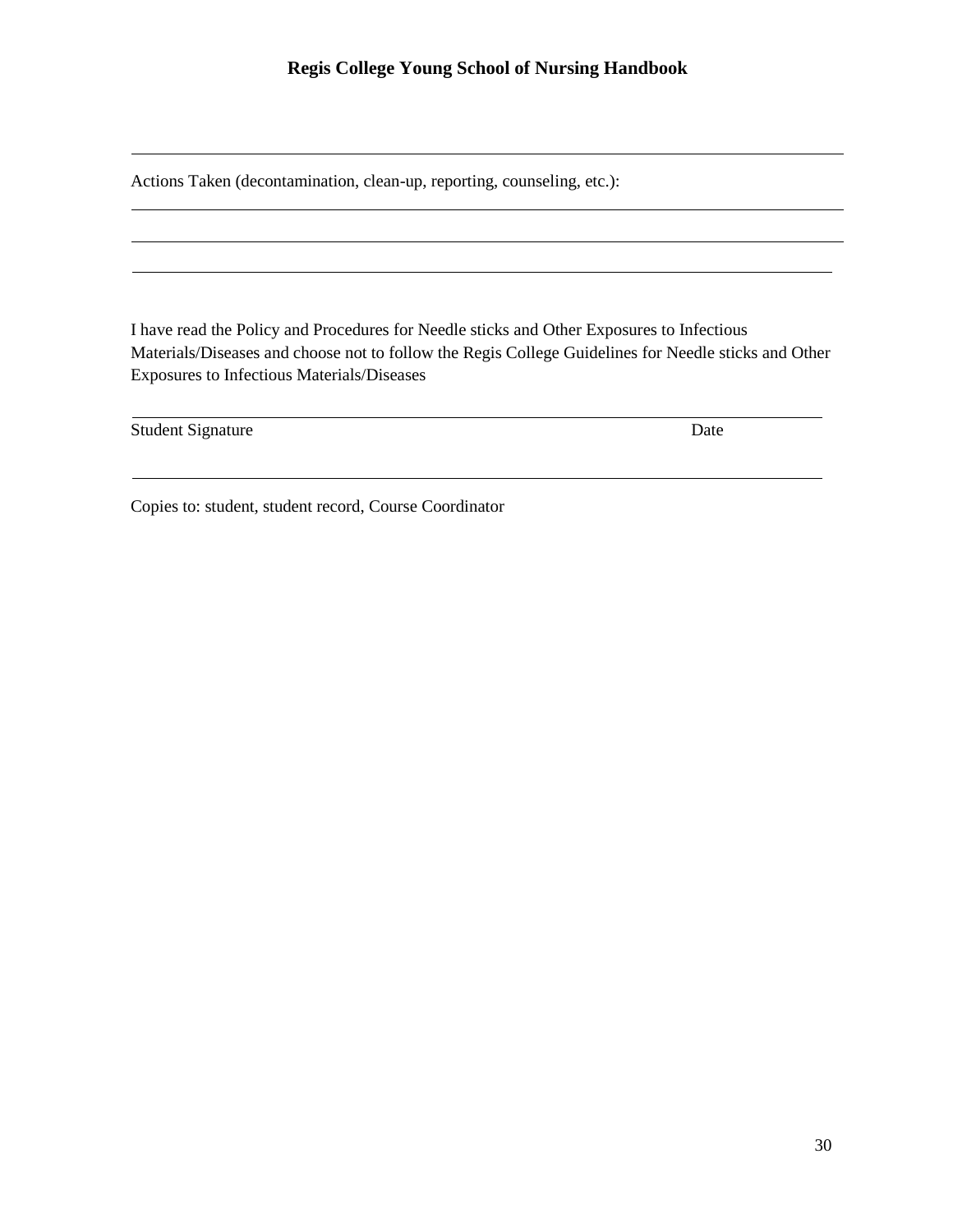<span id="page-30-1"></span><span id="page-30-0"></span>APPENDIX C Regis College School of Nursing Undergraduate Admission Requirements

Undergraduate Admission Requirements to the Richard & Sheila Young School of Nursing Program

The admission decision will be based primarily on the student's grade point average (GPA) to date, with particular attention to the quality of performance in Regis prerequisite science and prerequisite/co-requisite courses, ID 230 - Interdependence of Health Professions in the U.S., and NU 305A - Foundations of Nursing.

To be considered for the nursing major, all students must:

- 1. Have a minimum 3.0 (B) cumulative GPA.\*
- 2. Have a minimum 2.7 (B-) cumulative science GPA in the following sciences: BI 105 Anatomy & Physiology I; BI 106 Anatomy & Physiology II; BI 108 Microbiology; BI 212 Pathophysiology; and CH 105 Intro to Chemistry- Nursing. Any prerequisite science courses transferred into Regis will have the final course grade calculated as part of the overall science GPA requirement of 2.7. \*
- 3. A minimum grade of 2.7 (B-) in each of the following courses: ID 230, The Interdependence of Healthcare Professions in the U.S., and NU 305A, Foundations of Nursing. All other non-nursing prerequisite course grades must be a 2.0 (C) or higher.
- 4. Applicants have one (1) opportunity to repeat one (1) course in which they did not achieve the required minimum grade. If the applicant achieves the required minimum grade on their second attempt, they will remain eligible to apply to the Nursing program. If a current student applicant fails to achieve the required minimum grade in more than one course, they will not be eligible to apply to the Nursing program.
- 5. The Young School of Nursing reserves the right to request an applicant interviews with the Associate Dean for Prelicensure Nursing or designee.

\*GPAs are not subject to rounding

# Undergraduate Transfer Admission Requirements to the Richard & Sheila Young School of Nursing Program

All undergraduate transfer students, after meeting transfer admission requirements, will need to meet the Undergraduate Admission Requirements for the nursing program.

Undergraduate External Transfer Admission Requirements

Students wishing to transfer into Regis College from another college or university should refer to the Regis College Admission website for transfer information, <https://www.regiscollege.edu/sites/default/files/admission/transfers/transfer-policy-bsn.pdf>

Undergraduate Internal Transfer Admission Requirements

Undergraduate students already enrolled in another major at Regis College, including satellite campuses, who wish to change their major to Nursing are subject to all transfer policies currently in place for the external transfer student admission application. This includes an interview with